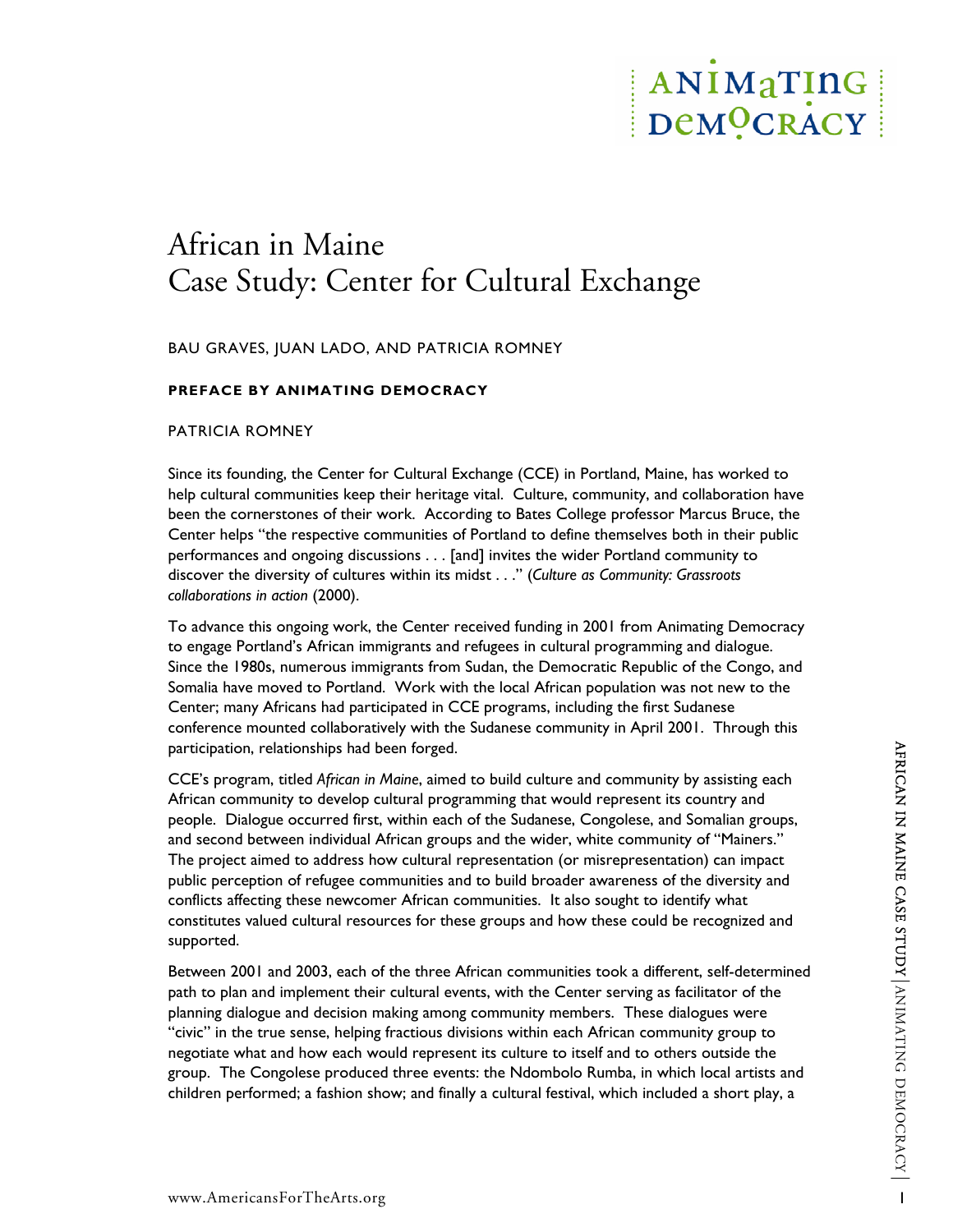film, and a Congolese feast. Dialogue was a part of each event. The Somalis held a Muslim celebration of Eid el Fitr at the Center, and had performances by the popular contemporary Shego Band. The Sudanese developed a festival that brought together over 150 Sudanese in the roles of dancers, singers, wrestlers, poets, lecturers, and panel discussants, and included a huge Sudanese feast. Postperformance discussions for these events often focused on audience preconceptions about Africa and about what they had learned from the cultural events.

The *African in Maine* project challenges the concept and illuminates the realities of "dialogue" within and between cultures, including divided immigrant and refugee communities. This case study explores language and cultural differences between the Center's predominantly white U.S. staff members and the immigrant groups, and examines the role of an "outsider" cultural organization in fostering cultural democracy. It deepens understanding of the significant internal differences that exist within each African national group—tribal, generational, religious, immigrant/refugee, and gender—and how these differences need to be taken into account.

While, on occasion, tension between tribes or between community members with different politics or different styles generated bad feelings and disconnection from one another or from the Center, each national group nonetheless succeeded in talking and making decisions. Each group "produced" several cultural events that did indeed bring members of its community together and also has drawn audiences from the community of "traditional Mainers," who have left the productions more informed about the history, culture, and politics of their new neighbors.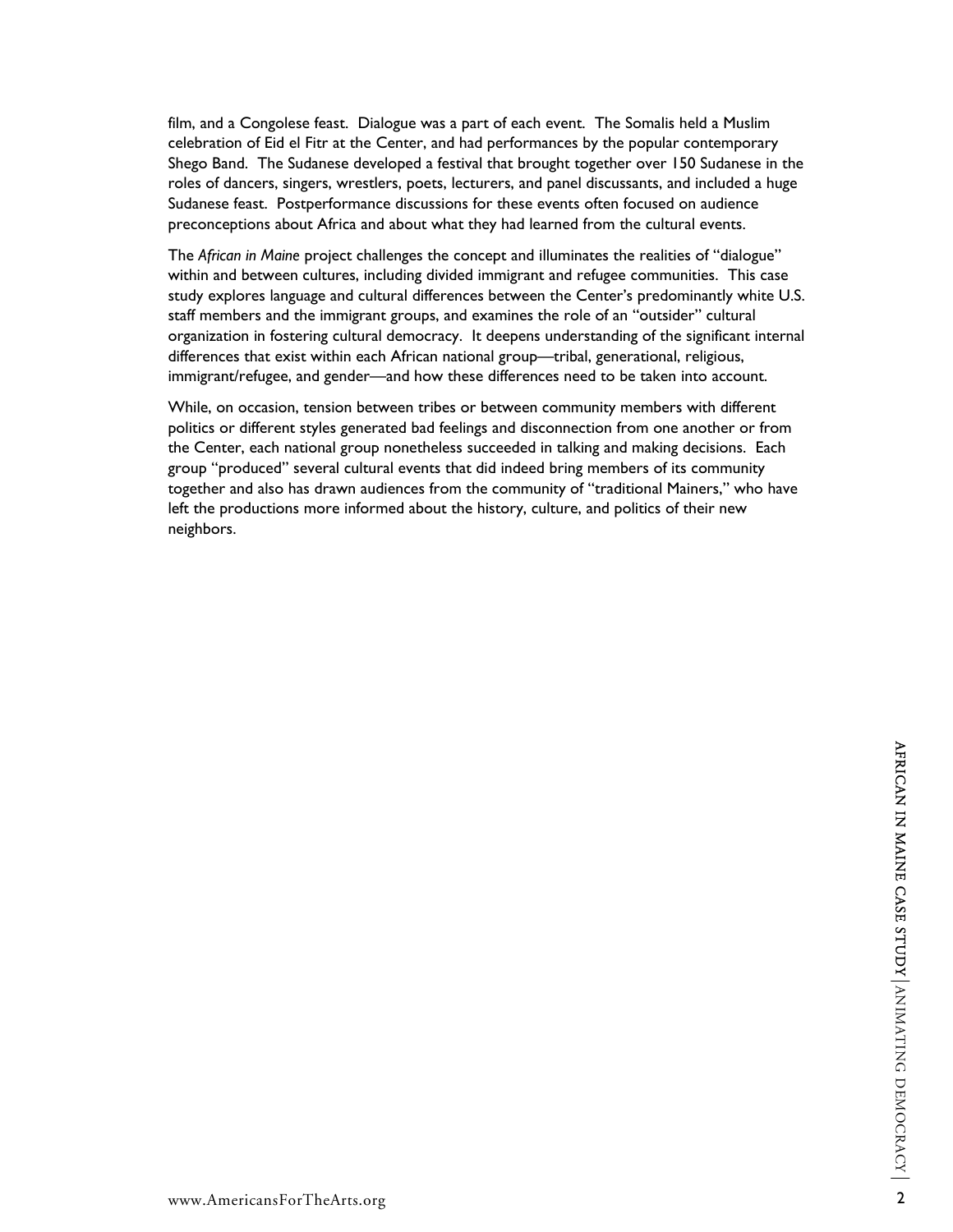### AFRICAN IN MAINE

#### BAU GRAVES AND JUAN LADO

#### **BACKGROUND OF THE PROJECT**

Portland and the state of Maine have experienced a remarkable demographic transformation in the past twenty years. Who would have predicted that Maine would become an important destination for refugees from Africa, Asia, Eastern Europe, and Latin America, a home to migrants from dozens of countries? People from Africa have been especially prominent in these waves of new Mainers. Somalis, Sudanese, and Congolese have established substantial communities in the Portland area. Their presence has triggered a significant reappraisal within the community at large regarding issues of social inclusion, race relations, ethnic pluralism, and history. The city is undergoing a shift in how it imagines itself, in what it aspires to, and in how it signifies its identity.

African refugees have multiple challenges to confront in their new homes: They must contend with their status as displaced minorities. Most struggle to acquire English language skills. Few are able to ascend beyond the lowest rungs of the economic ladder. They do this in an environment that is dramatically different in its climate and ethnic make-up from their native lands. According to the U.S. Census Bureau, Maine is the "whitest" state in the Union. Most Mainers could not locate Sudan or Somalia on a map and remain ignorant of basic facts about Africa. For example, many Mainers assume that "Africa" is a country. Very few are even aware

> **For their part, Maine's African refugee communities have**

**struggled to find common bonds with white Mainers, with African Americans, and with each other.** 

of the extreme diversity that exists within the African continent, much less conversant in any of its hundreds of ethnically specific cultures.

For their part, Maine's African refugee communities have struggled to find common bonds—with white Mainers, with African Americans, and with each other.

All of these relationships are problematic in their own ways. The whites are uninformed; the blacks are uninformed and occasionally seem aggressive; and from the perspective of any individual refugee, almost all of the other refugees may seem just as strange since they come from geographically distant tribes and ethnic groupings.

blacks are uninformed and occasionally seem aggressive; and from the perspective of any<br>
inform geographically distant tribes and ethnic groupings.<br>
This is the backdrop against which the African in Maine project evolved. This is the backdrop against which the *African in Maine* project evolved. First, the project addressed each of the three groups' sense of themselves: how do they self-identify? What cultural practices have significance to group identity? How can they be supported by a public arts agency? This track of dialogue and creative activity was inwardly focused, each community addressing its own needs and aspirations. The second phase of the project comprised the development of vehicles to convey each community's sense of itself to the wider Maine public. This track was outwardly focused, in an attempt to lay claim to a piece of Portland's overall cultural landscape and have the rest of the community recognize it.

The Center for Cultural Exchange has been engaging local African constituencies through a variety of programs for many years. At the time of the development of *African in Maine*, there were relationships between the leadership of each community and the CCE in various stages of evolution, and many Africans had participated in past programs. The funding from Animating Democracy and the National Endowment for the Arts (NEA) allowed the Center to dramatically expand both the volume of programming and the community-based process that was crucial to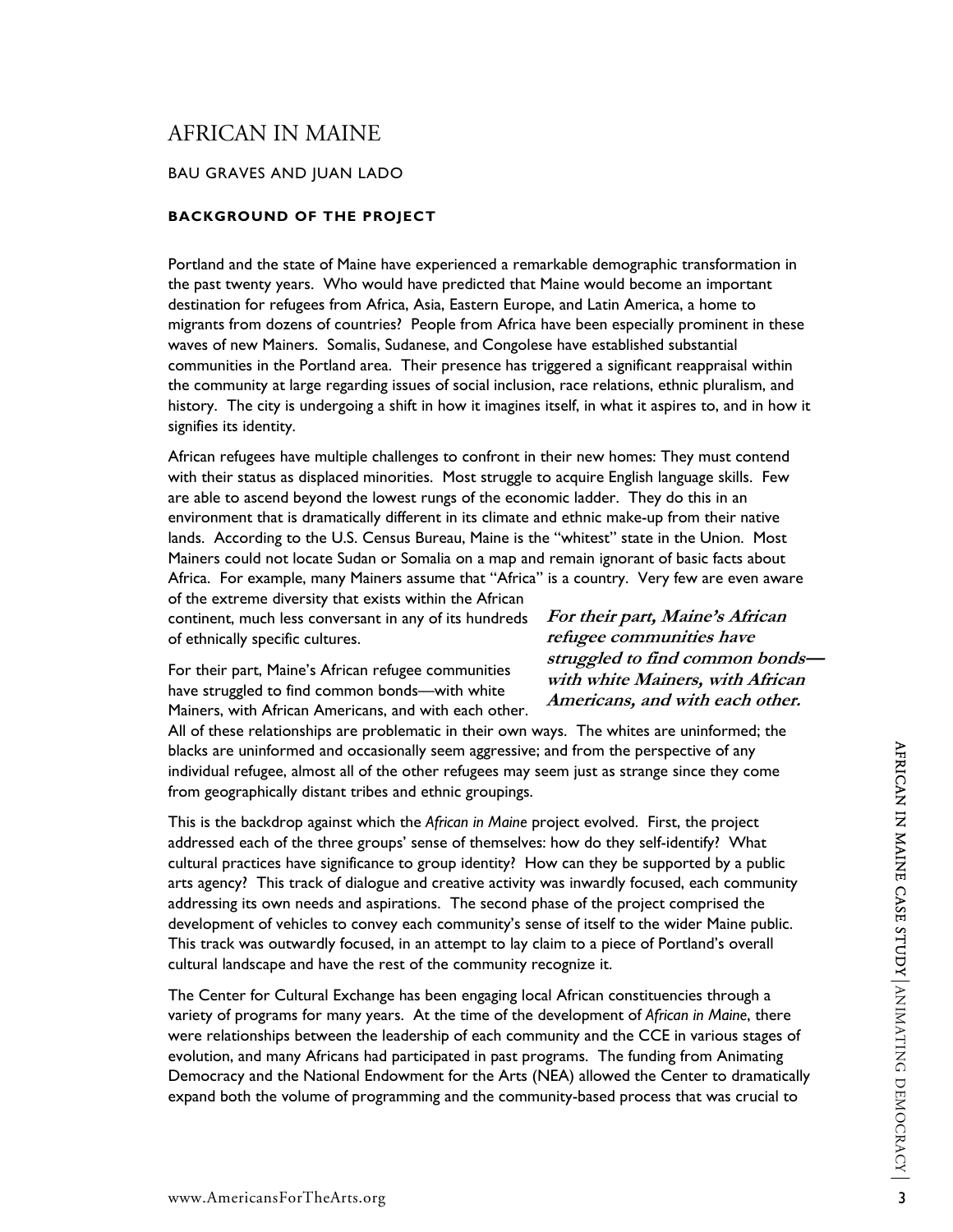formulating programs. In doing this, the Center relied upon several existing organizations: The Sudanese Community Association had been in existence for several years. Bana Ya Congo Kinshasa was a Congolese support group that formed almost simultaneously with the beginning of the project. The Portland Public Schools' Multilingual and Multicultural Programs Office has employed representatives of each representative nationality, all of whom are well respected within their own communities. While no Somali organization existed as this project began, the East African Community Association took shape during its course. In addition, a small group of

**The project…is a part of a continuum of programming and community engagement in which the Center has been involved for some time and which will extend into the foreseeable future.** 

community elders was sometimes asked to represent the Somali community. While not a formally constituted body, they were consulted frequently during the years of the project.

In every case, the Center was explicit in stating that *African in Maine* offered a unique opportunity for each community to develop cultural resources. But the Center did not—and does not—view the project as a discrete one with a clear beginning and ending. It is a part of a continuum of programming and community engagement in which the Center has been involved

for some time and which will extend into the foreseeable future. It was positioned as a "project" because that is the context that American arts funding demands (to the great detriment of most community-based work), and for the purposes of this report is inclusive of all the African initiatives within the grant time-frame, roughly from the summer of 2001 through spring of 2003.

During this time, the Center hosted dozens of meetings at which the refugee communities hashed out their internal disputes and formulated specific program objectives: six extended artist residencies, in which musicians and dancers worked with members of the different communities and visited local schools; 23 public events such as concerts, community suppers, and dance parties; and seven public dialogues at which the general audience was engaged in discussion following various kinds of presentations. In many cases, the communities were themselves the participating artists: approximately 200 community members were engaged as dancers, musicians, cooks, or speakers.

The compensive present within the relage communities, statenouges an ine painting and<br>edevelopment of the African in Maine project, created major organizational challenges. This<br>report shows how layers of language, tribal The complexities present within the refugee communities, stakeholders in the planning and development of the *African in Maine* project, created major organizational challenges. This report shows how layers of language, tribal affiliation, politics, religion, custom, and personal association played out in the evolution of programs serving local Sudanese, Somali, and Congolese communities. To better understand the problems encountered in this process, it is necessary to briefly analyze the political and social evolution of these communities and the reasons that led to their displacement from their ancestral homelands and their resettlement in Portland, Maine.

#### **SUDAN**

The word "Sudan" in Arabic means "the land of black people." When the first group of Arabs came to Sudan around 1300 AD in search of green pastureland, ivory, gold, and other resources, they found dark-skinned people in the region. Sudan is the largest country in Africa, traversing a wide expanse of land that bridges black Africa in the tropical rain forests and Arab Africa in the arid eastern parts of the Sahara desert just below Egypt. Sudan is bigger than western Europe and is one quarter the size of the United States. In terms of population, mineral resources,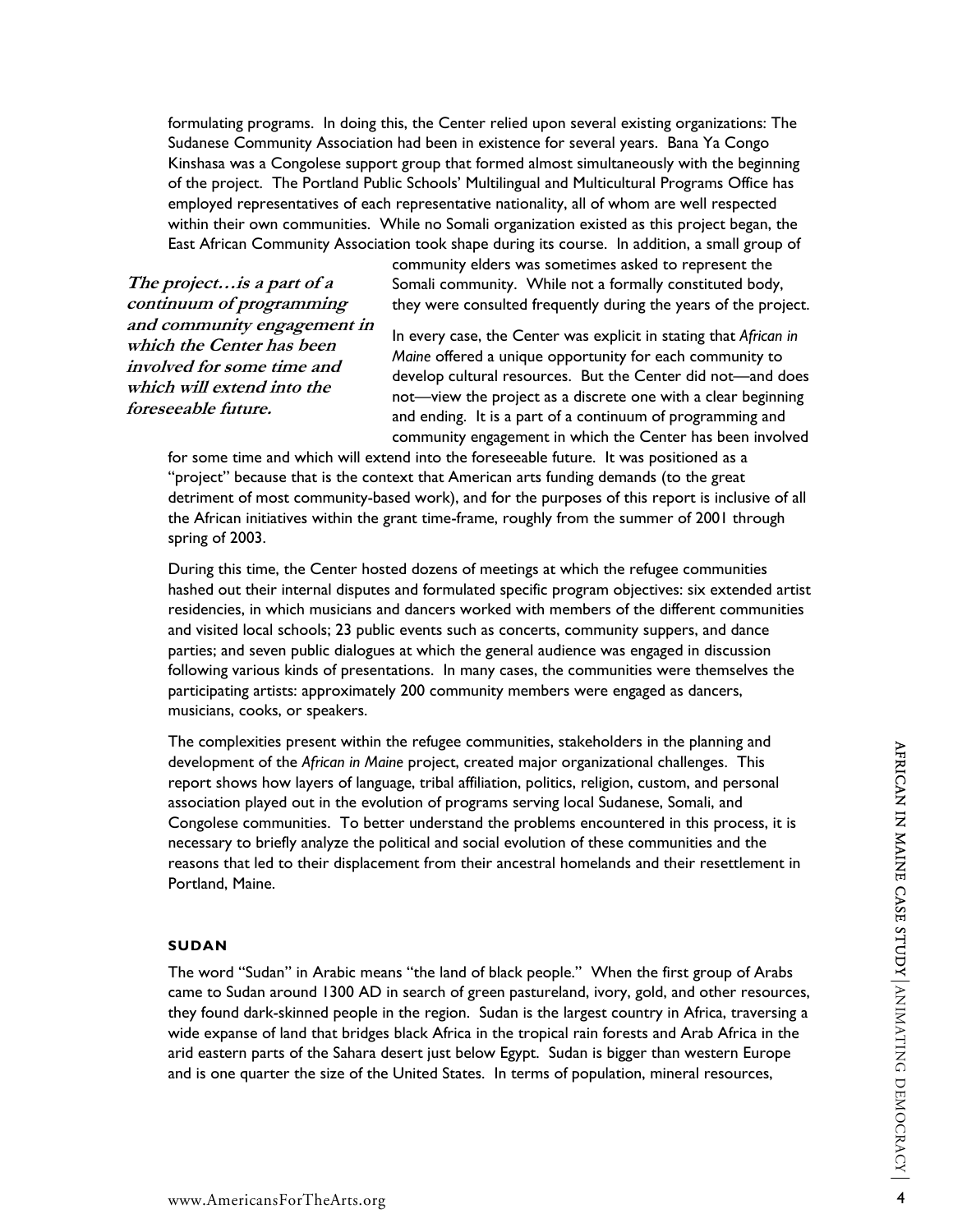agricultural land, hydropower, water resources, and flora and fauna, Sudan is among the gems in the African continent, yet it has not known peace since independence.

At the Berlin Conference of 1885, Europe divided up the African continent, and Sudan became a colony of Britain. Before this period Sudan consisted of two very separate nations: the Arab Islamic nation to the north which had one history, language, territory, culture, religion, economy, and historical vision; and the African nation to the south, comprised of communities or tribes sharing common African culture, languages, religions, and systems of tribal polities and land use. Although there were continuous small-scale wars between the black tribes and the migrating Arabs, the two nations had little to do with each other. As the twentieth century progressed, elite Islamic religious groups in the North began to protest British rule in Sudan, beginning a long and bitter war of independence. Before Britain finally left Sudan, it conspired with northern Sudan to unite the South and the North. The southern Sudanese elders protested this "premature marriage," but the British and the Arab leadership ignored their demand for southern autonomy.

As a result, troops in southern Sudan started a rebellion against northern Sudan rule at the eve of independence in 1955. That resistance developed into a civil war, which has intensified under the leadership of the Sudan People's Liberation Army (SPLA). This continuing civil war in Sudan, which currently has a population of some 30 million people, has had destructive consequences: 4.5 million have been internally displaced or become refugees in neighboring African countries; more than two million have died as a result of military actions; hundreds of thousands of others have been physically and mentally maimed; and two entire generations of people have been denied the most basic rights to development. Thousands of Sudanese refugees have been resettled in diaspora all over the world, including in Portland, Maine.

#### **The Sudanese Community in Portland**

The Sudanese people of Portland are trauma survivors of the civil war in their country. Mostly from southern Sudan, they include members of at least nineteen of the 400 tribes that live in Sudan. Each tribe has a different set of subcultures and speaks a totally different dialect barely understood by anyone outside the tribe. Some tribes have not been exposed to other Sudanese tribes as they come from distant areas and hence are sometimes suspicious of outsiders. There

are also a few Islamic, Arabic-speaking immigrants from northern Sudan who have isolated themselves because of the tensions that exist back in Sudan.

Although the Portland Sudanese still suffer the pain of being torn apart from family and friends, they are grateful to be in Portland with a community of peers and are striving to

tribes as they come from distant areas and hence are sometimes suspicious of outsiders. There<br>are also a few Islamic, Arabic-speaking immigrants from<br>northern Sudan who have isolated themselves because of the *Burland inc* preserve their culture while adapting to American culture. An organized body, the Sudanese Community Association, was formed in 1995 by the first group of Sudanese that arrived in Portland. The Center for Cultural Exchange sought to form a partnership with this organization at the beginning of the African in Maine planning process. But the war in Sudan has aggravated tribal divisions, making the functioning of this body very difficult as different tribal groups pay allegiance to various political factions that are involved in the war, harboring bad feelings towards any community members that support different factions. Before any culturally specific planning could begin, the Center's staff needed to help facilitate some form of shared understanding of what constitutes the Portland Sudanese community: How does the community self-identify? What do the various factions hold in common? And what keeps them separate?

**The Sudanese people of Portland include members of at least nineteen of the 400 tribes that live in Sudan.**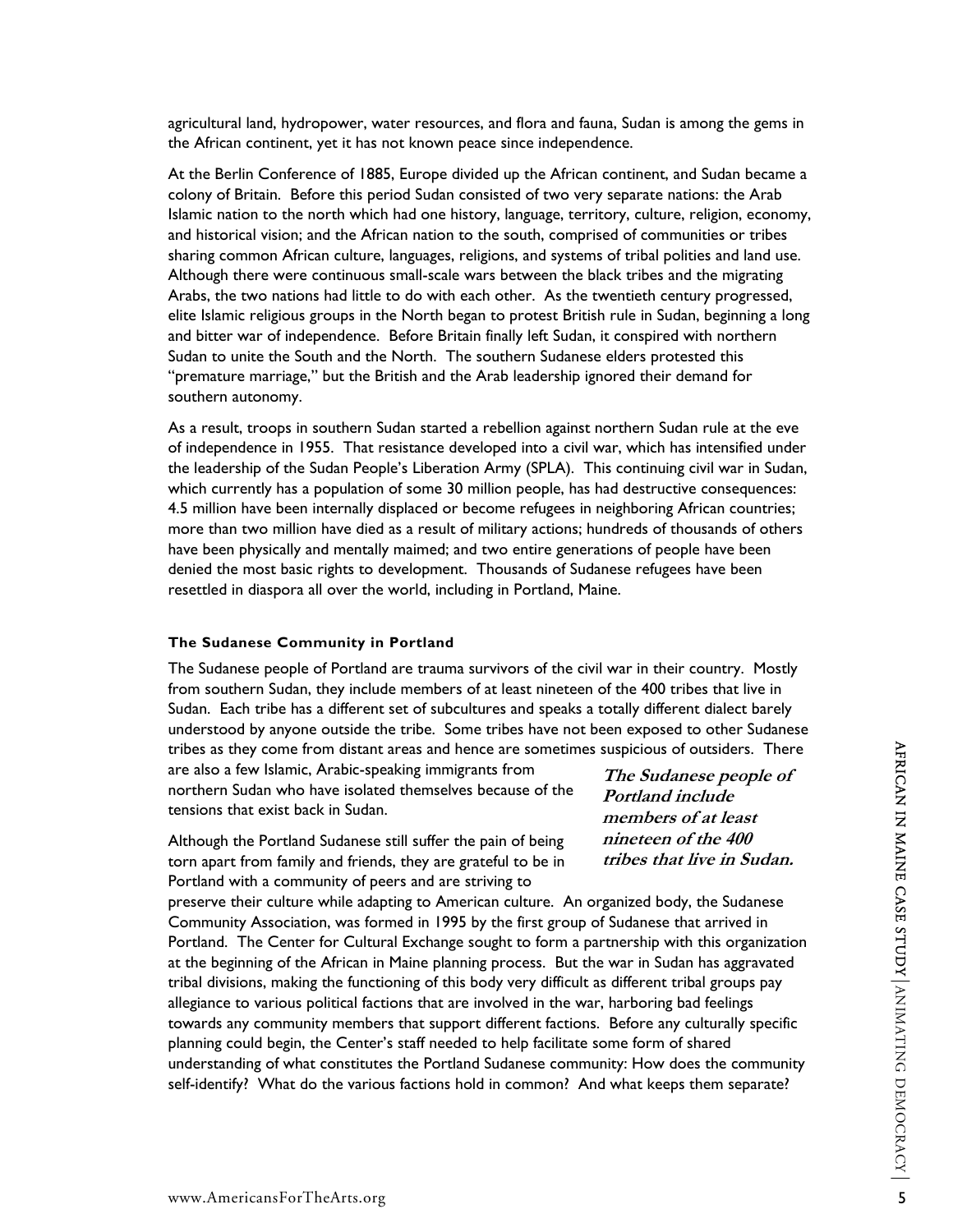#### **Sources of Conflict**

There are many complex causes (hidden or expressed in meetings) of conflicts that have disrupted Portland's Sudanese community:

*South/North* The name of the organization has been a big issue of contention among individuals in the Sudanese community, many of whom think the organization should only serve the interests of the people of South Sudan and that it should therefore be called the Southern Sudanese Association. Those against this point of view think the organization should embrace all Sudanese irrespective of political differences. The issue of the organization's name was debated over and over again, and people had to vote for or against a united Sudanese organization. Even though the unity group won, the group against unity remained frustrated and disgruntled, so much so that they continue to undermine the organization.

*South/South*Although most Maine Sudanese are from the South, there are also divisions within the region that aggravate tensions. Most of the Sudanese tribes that live in Portland are from Equatoria, the southernmost province. The Dinka, who mainly come from the province of Bahr el Ghazal, and are the largest tribe in Sudan, have dominated the politics of that region for the last 20 years, and form the bulk of the revolutionary army (SPLA) that is fighting the government of Sudan. But their number in Portland is small. The Nuer people, though less numerous in Sudan, are more populous than the Dinka people in Portland. The Sudanese oil fields are situated in Nuer villages; thus most of the Nuer tribe has been forced out of the area by the Sudanese army to protect the oil fields and foreign oil companies. As a result of this displacement, the Nuer are the single largest Sudanese tribe in the United States. These two warrior tribes, the Dinka and Nuer, are mainly livestock farmers, and they have often competed for pastures in the Nile valley. They are traditional rivals and have been involved in intertribal wars through history. In 1991, a Nuer faction broke away from the SPLA to form a competing splinter force.

When the Center for Cultural Exchange invited a representative of the SPLA to address its Sudanese Conference in 2001, some of the tribes protested that it was nepotism for Equatorians on the Sudanese Community Association to recommend someone of Equatoria to address the conference. On the other hand, the Nuer, fully behind their own SPLA splinter group, believed that this was an effort to promote the image of the mainstream faction, which they accuse of human rights abuses of Nuer people.

*ACERELA/South*In 1991, students in all the schools in the South participated in civil disobedience and staged demonstrations to protest the policy of compulsory teaching of Islam. The government crushed the disturbances, and the ringleaders were jailed or executed; the rest crossed the borders, fleeing to neighboring countries. Some of the students who found their way to Portland were from the Acholi tribe of Eastern Equatoria; they formed the ACERELA, with membership limited to members of the Acholi tribe. Being the first organization of Sudanese refugees in Portland, ACERELA won the attention and support of Mainers.

conference. On the other hand, the Nuer, fully behind their own SPLA splinter group, believed<br>thuman rights was an effort to promote the image of the mainstream faction, which they accuse of<br>human rights abuses of Nuer peo The small group of young men running ACERELA soon represented the Sudanese in every forum. Things changed with the formation of the Sudanese Community Association, which attempted to represent all tribal groups. The members of ACELERA felt dislodged and began to resent the Sudanese Community Association and to turn against its first President, who is himself an Acholi. The Sudanese elders suggested that ACERELA could conduct its own programs, but its members should also cooperate with all Sudanese under the umbrella of the Association. But ACERELA continued to keep aloof, saying they did not like the president.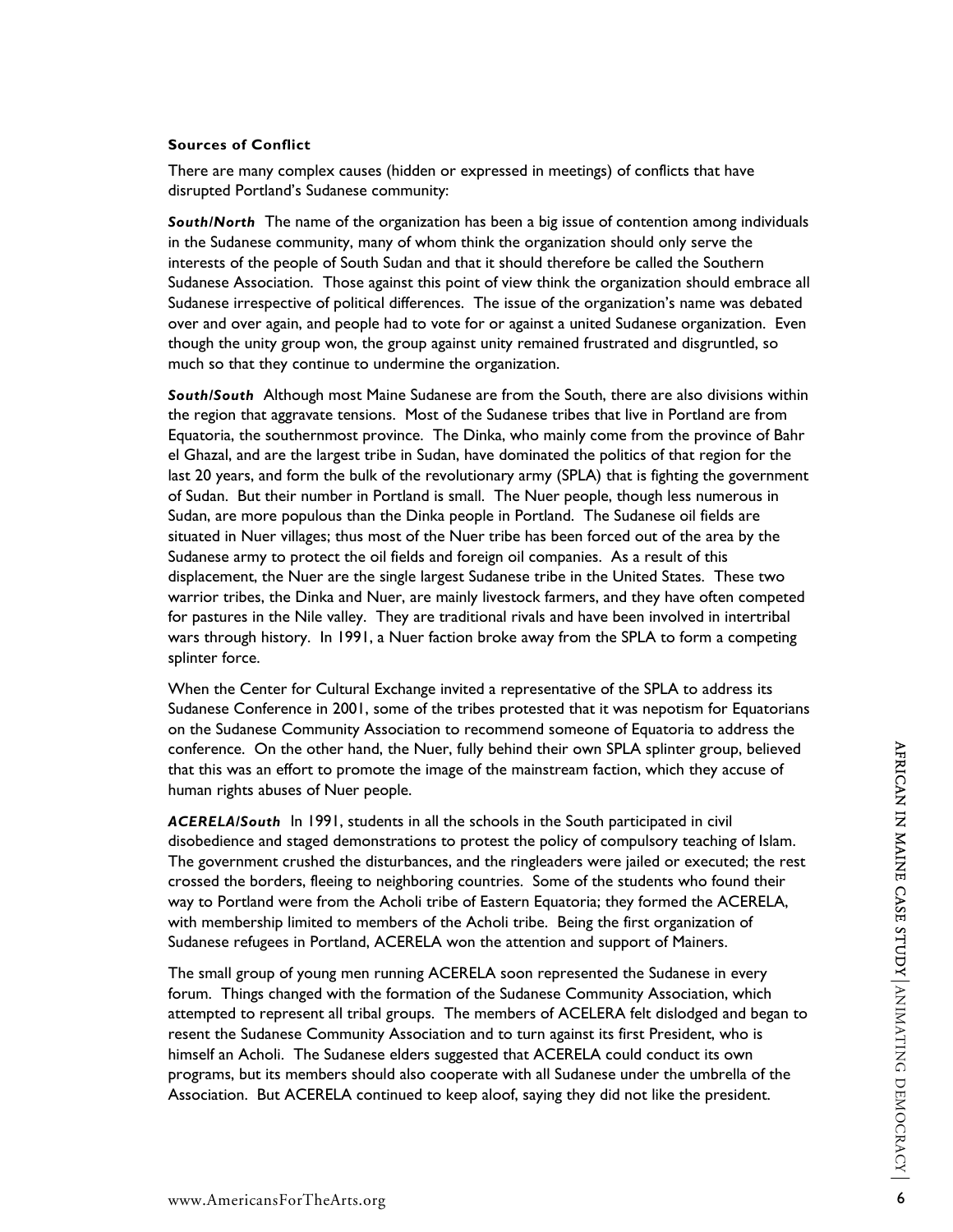Because a great number of Sudanese want the different tribes in the community to coexist peacefully, they worked towards the election of a new president. This new president, however, was also unacceptable to some members.

*Nuba/South* The Nuba are people of black African descent who have been oppressed and marginalized by the Arabic-speaking people of northern Sudan throughout history. They live in a region to the northwest of South Sudan so they are not part of South Sudan according to the south-north boundary drawn by the British in 1956. The South Sudanese people have embraced the Nuba people both here and back in the Sudan, where the Nuba are fighting alongside the SPLA forces for their own liberation. Yet the Nuba are a minority among South Sudanese, and they believe that they run the risk of being dominated by the larger tribes. So the Nuba were at times suspicious of decisions or actions of the South Sudanese-led community.

*Gender issues* Two Sudanese women were among the most active and vocal members of the Sudanese Community Association as this process began. The women's leadership was too much of an upset to nature as some of the male-dominated Sudanese tribes saw it. Wherever they turned, they saw a woman who looked them straight in the eyes, equally capable to reason and make sound decisions. Some Sudanese men resorted to creating false stories, dissention, and unnecessary arguments that disrupted community meetings.

#### **The Sudanese Conference**

This was the situation at the time of the Center's first Sudanese conference in April 2001, when the conflicts escalated. Some Sudanese protested the participation of the SPLA and threatened to picket or disrupt the conference. They wanted the meeting cancelled and lobbied with human rights activists here, some of whom wrote letters to the governor and mayor calling for its cancellation. On the other hand, the majority of the Equatorian tribes lobbied for the conference to proceed as planned. Ultimately, the invitation to the SPLA's representative was withdrawn; instead, representatives of other tribes were asked to speak at the conference.

As part of the conference activities, the Center for Cultural Exchange had invited songwriter and singer Emmanuel Kembe, who was driven out of Sudan because of his powerful, popular protest songs. Kembe uses his songs to attract public attention to the despair and desolation of South Sudanese people as they face the tragic consequences of the war. These songs created a feeling of oneness, and all tribal groups—some of whom in the past would not even greet each other danced together and sang along with Kembe, shedding tears of pain in the process. It proved to be a cathartic event. The day after his performance, all the Sudanese made monetary contributions and hosted a huge dinner party in honor of Emmanuel Kembe. It was so pleasing to see all the differences and conflicts forgotten as everybody chatted, ate, and danced together.

Sudances people as they are uncar punic accessom of the war. These songs created a feeling<br>Sudances people as they face the tragic consequences of the war. These songs created a feeling<br>of oneness, and all tribal groups—so But as soon as Kembe left Portland, the Sudanese people went back to their quarrels over whois-who in South Sudanese politics and which tribes should dominate community affairs. The *African in Maine* project was developed within a climate of impending crises among the Sudanese. The heat generated in the various tribal groups during the conference and the sense of solidarity among Sudanese brought about by Kembe's performances helped enable the community to move the project forward. It also became clear that the involvement of a neutral mediator could substantially enhance and promote individual and intertribal relations.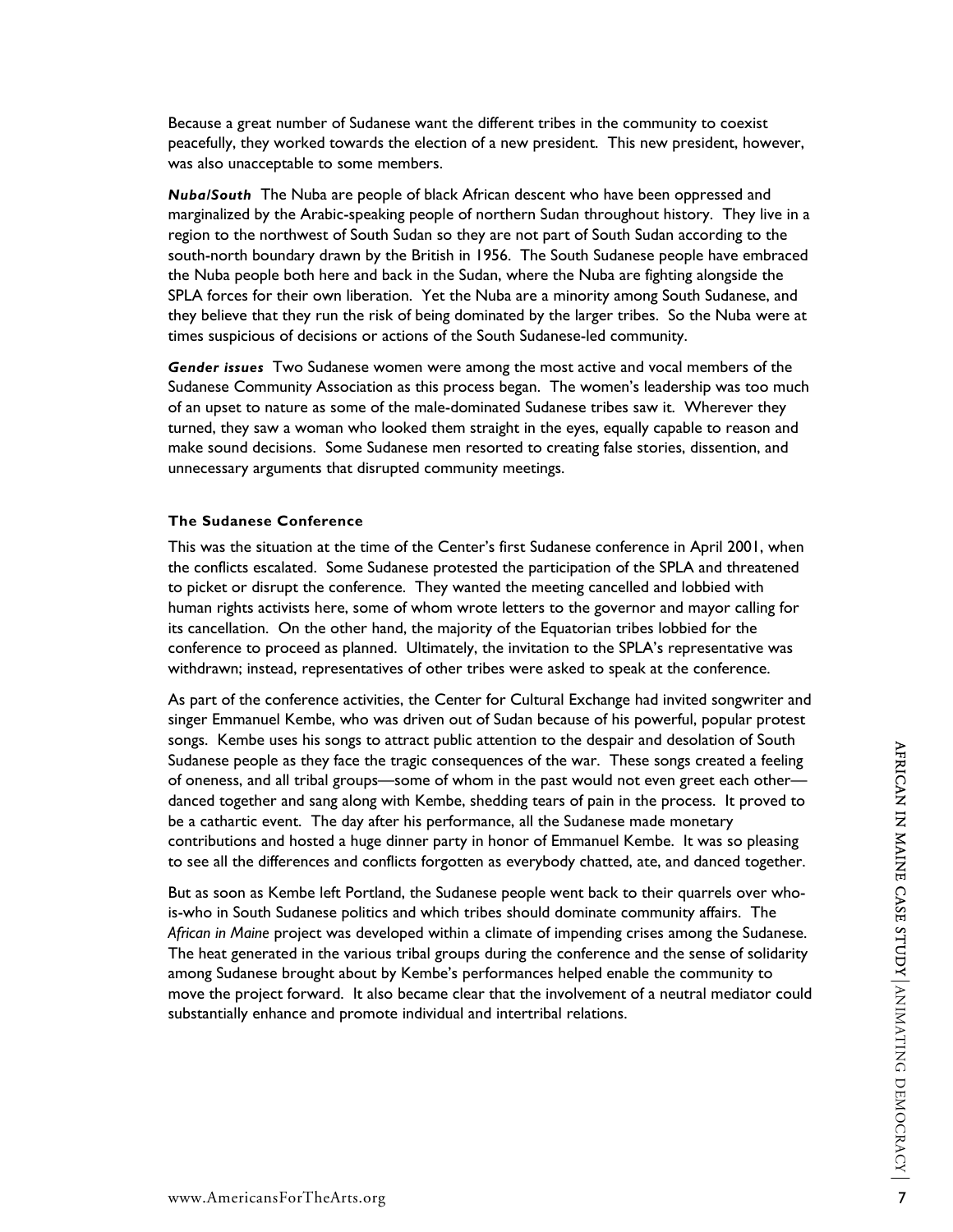#### **Many Meetings**

When the Center received funding from Animating Democracy and the National Endowment for the Arts, the next step was to facilitate meetings in the different communities. There was need to bring in a qualified facilitator to avoid quarrels and to help the community identify ways that could aid understanding among them. Effort was also made to ensure that every tribal group

was consulted separately and that the project's goal of bringing the community together through cultural activity was explained to them in detail—if necessary, in their own tribal language. The Center aimed to make the Sudanese community a major stakeholder in this whole exercise, ensuring that the programs would proceed according to the community's plans.

**Effort was also made to ensure that every tribal group was consulted separately and that the project's goal of bringing the community together through cultural activity was explained…** 

The meetings did not proceed smoothly, however. The Nuer people were still angry over what happened at the Sudanese conference so they were reluctant to participate. Although special efforts were made to engage the ACERELA leadership, they sent four representatives who refused to sit in the meeting room with everybody else. They accused the Center of trying to encourage tribalism and disintegration in the Sudanese community by sending them an invitation as a tribal group. The other group of Acholi, as well as the Zande, Bari, and other smaller tribal groups from Equatoria Province were represented. But the two other provinces were not adequately represented since the Nuer of Upper Nile Province and the Dinka of Bahr el Ghazal Province declined to send representatives. As a long series of meetings progressed, alliances among participating tribes shifted. Partway through the deliberations, two tribes that had previously been at odds became allies. Personal rivalries resulted in some people's refusal to participate, only to change once friends in attendance reported progress. From meeting to meeting it was almost impossible for the facilitators (who had to struggle with constant interruptions for translation into tribal languages) to understand how the various players lined up.

when the same of the same of the same of the same of the center for Cultural<br>
Exchange every Sunday for months. It was important first for the Acholi to agree on the<br>
formation of a body that could conveniently reach the Simultaneously, the disagreements within the Sudanese Community Association intensified and the executive committee was dissolved. This was a setback in the Center's process, but there was no choice but to follow through the delicate and sensitive process of assisting the community to reconstitute itself. There were tense meetings at the Center for Cultural Exchange every Sunday for months. It was important first for the Acholi to agree on the formation of a body that could conveniently reach the whole tribe. In some of the meetings one could hear insults and laughter or see tears in people's eyes, and in fact some heated arguments almost led to exchange of fists. Most of the meetings were not well attended, and this was disturbing because the leaders wanted every Sudanese to participate in the dialogue and in the election of a new executive committee. A "provisional committee," whose main function was to

**From meeting to meeting it was almost impossible for the facilitators…to understand how the various players lined up.** 

communicate to all Sudanese about the importance of having a strong organization, was voted into existence.

The Center continued to pursue its cultural agenda, meeting with the "provisional committee," as the Association continued its internal dialogues. Community members were asked: What

does your community need to help sustain its culture in Portland? How can the Center help to demonstrate to the Maine public the wealth of Sudanese cultural heritage? How can the arts address the issues that matter most to you and your family? How can cultural programs help to promote dialogue and cohesion among the Sudanese and other refugee communities in Portland?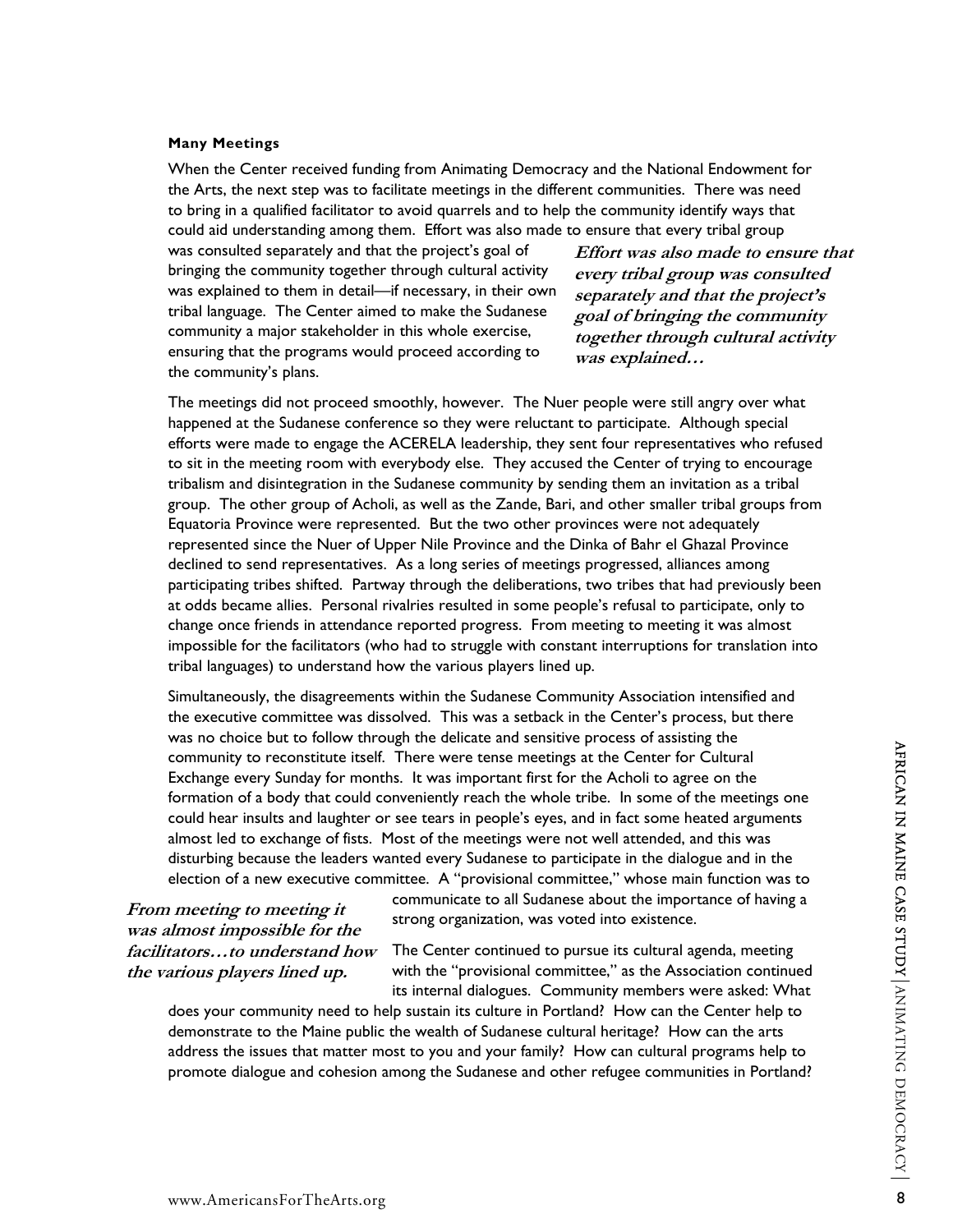How can they help in building dialogue and understanding between the refugee community and the general population of Maine?

Gradually, a consensus began to emerge regarding the kinds of cultural activity that Portland's Sudanese valued and wanted to promote. These included: traditional dances from all of the different tribal groups, including both performance

**…A consensus began to emerge regarding the kinds of cultural activity that Portland's Sudanese valued and wanted to promote.**

demonstrations and participatory community dances; the rich oral tradition of poetry, storytelling, and drama; fashion; choral music in several different formats; educational events such as lectures and panel discussions; and all events were accompanied by food.

An important distinction also became clear during the meetings: While each of the tribal groups wants to maintain its own integrity, all are agreed in the desire to be recognized collectively as Sudanese. The vehicle for achieving this was to be a large-scale Sudanese cultural festival, with performances and demonstrations by each of the discrete tribal groups. This could demonstrate both the strength of Sudanese traditions, and the diversity *within* the Sudanese community. The decision to focus on this goal was a milestone in the development of the *African in Maine* project.

#### **The Cultural Festival**

Representatives of each tribe went back to their communities, circulating reports of the meetings and inviting others to respond, make changes, or add ideas to the proposals. All the different tribes within the Sudanese community were welcomed to use the Center's space for meetings and rehearsals. Within a matter of days, some of the groups, including the Acholi and Zande, came up with budget proposals so they could start rehearsing for the Sudanese cultural day. Their main request was for drums and costumes, which were later purchased for permanent community use.

In March 2002, a large number of Sudanese voted in a new president and executive committee for the Community Association. For the first time, the executive committee was made up of representatives from more diverse backgrounds, including a member from the Islamic Fur tribe in North Sudan. The Center's intrusion into Sudanese affairs illuminated the conflicts within the Sudanese community—its persistence in putting a cultural agenda before the community played an important supporting role in bringing it together in a more cohesive manner than anyone could have envisioned. In this instance, art played an important part in helping a community to define itself.

busines community—ins persistence in pluting a curricular argenda detive the cluminality played<br>an important supporting role in bringing it together in a more cohesive manner than anyone<br>could have envisioned. In this ins On Saturday, August 24, 2002, several months of intensive dialogue, decision-making, and endless rehearsal came to fruition. Over 150 Sudanese appeared onstage in an unprecedented show of unity. Hundreds more were in the audience, along with over 100 white Mainers. They heard lectures and panel discussions, enjoyed an enormous Sudanese feast with specialties prepared by cooks from fourteen different tribes, and saw performances: A Bari women's choir; four different dances by the Acholi; a Nuba wrestling match; a staged Nuer marriage negotiation; a child's poem presented by two elementary school girls; a pan-Sudanese dance ensemble called "The Nile Girls"; an Islamic bridal dance from the North; and a presentation by the only member of the Madi tribe in Portland. It was an extraordinary spectacle.

As we might have expected, everything did not turn out exactly as planned: The two Nuer men who were selected to represent their tribal community did not show up, and a Nuer woman stood up to the challenge to organize their community for a performance. Though a strong leader, she was not included among the Nuer who attended meetings simply because she was a woman. In the end, the Nuer men who had been reluctant to get the program going enjoyed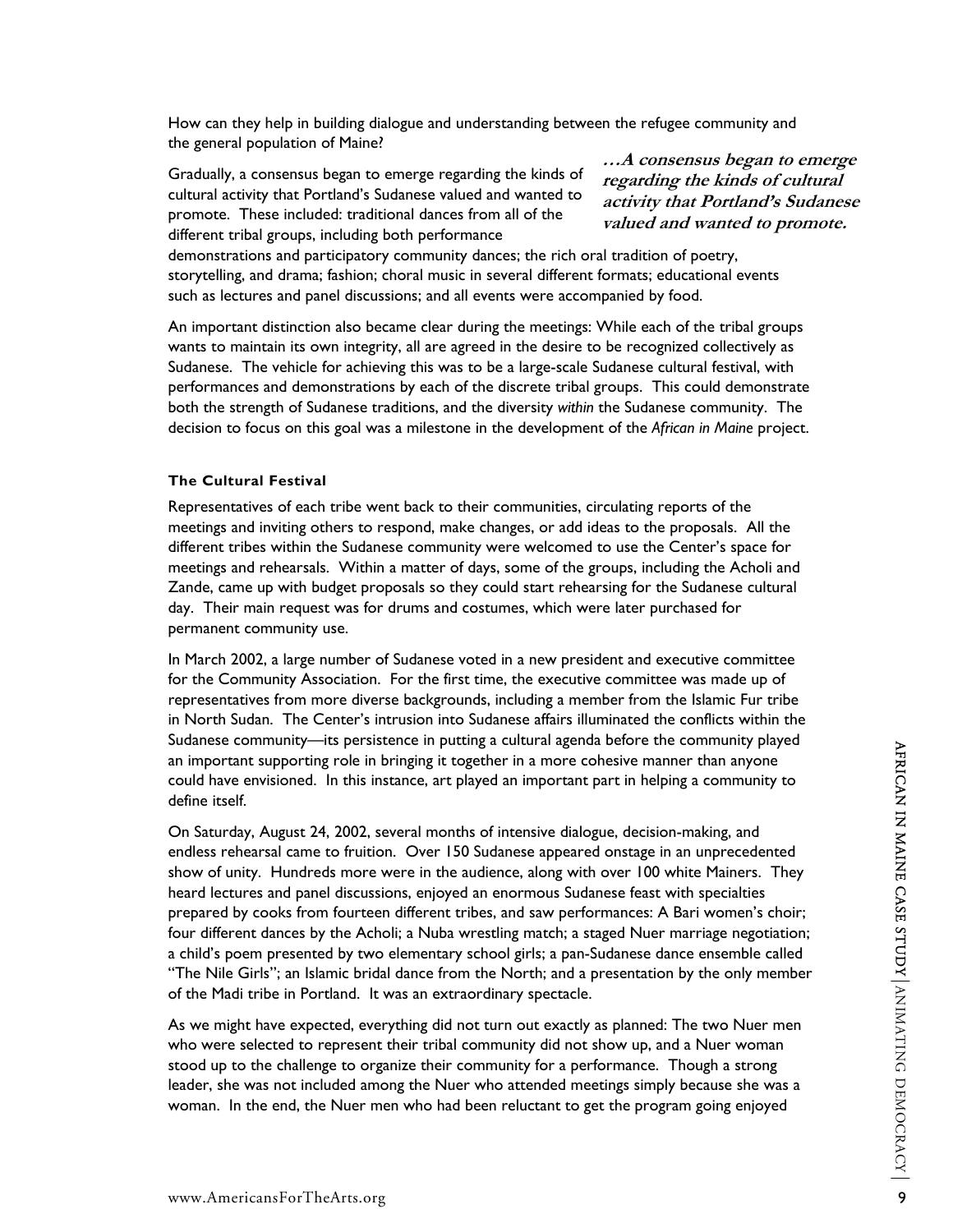the dance so much that they did not want to leave the stage to give others their chance to perform, and had to be asked to leave.

Five or six core ACERELA members did not participate in the dance performances. Some of them tried in vain to prevent their sisters and brothers from participating. The preparation for the festival was so great that every member of the Acholi community wanted to be part of it.

The Zande had made a traditional xylophone that closely resembles what is used in Zandeland. However, because they considered this event as a competition for best tribal performance, they aspired to get an original xylophone that could only be made in Sudan using a special kind of wood. Despite the fact that we tried to persuade the leaders of the Zande community to use whatever instruments were available until we were able to order a xylophone from Sudan, they declined to perform.

The Fur said they would not perform without costumes that would have cost a lot of money. Since the funds available could not meet this demand, the Fur people, like the Zande, ended up not participating in the event. Although the Center's distribution of funds to the communities was straightforward and equitable, some individuals felt that the program's funds should be redirected in their direction.

The Dinka were very unhappy that they did not participate. They were not keen on participating at the beginning, but they got excited as the Festival approached. They asked why, being the largest tribe in Sudan, they were not featured in the Festival. It was too late for them to prepare a performance, but they did prepare and contribute Dinka traditional food. They will be the first onstage next year.

#### **Outcomes**

The divisions within the Sudanese community exist not only between but also within tribes. Some of the problems are political and religious like those between the North and the South, but others are social, based on how people interact with each other. The divisions create problems and make peaceful coexistence between Sudanese difficult. The meetings of the

Sudanese community were fruitful not only in bringing them together but also in committing them to participate solidly as a community in promoting their cultural heritage.

The Center's effort and resilience in slowly following through the task of reconciling the tribes met with notable success, and the situation now is much better than it was before the festival. The tribes that didn't have an opportunity to dance or make presentations were finally involved one way or another. Sudanese youth have built

**White Mainers had an unprecedented opportunity to experience African culture in a setting and format dictated by Africans, in a display of diversity that was utterly unique to Portland's Sudanese community.**

them together but also in committing them to participate White Mainers had an<br>
solidly as a community in promoting their cultural heritage. unreccedented opportunity to<br>
The Center's effort and resilience in slowly follow relations with each other and with kids from other communities. The Sudanese and Africans in general have developed self-confidence, identity, and a sense of achievement. Elderly women have shared a life of excitement with their peers during the numerous rehearsals and performances. Some Sudanese met other Sudanese for the first time and now socialize with each other. Some of those who work on weekends didn't have an opportunity to take Saturday off—but many of them did not work that Saturday. They had a good reason to take that Saturday off, and many employers understood and granted it. White Mainers had an unprecedented opportunity to experience African culture in a setting and format dictated by Africans, in a display of diversity that was utterly unique to Portland's Sudanese community.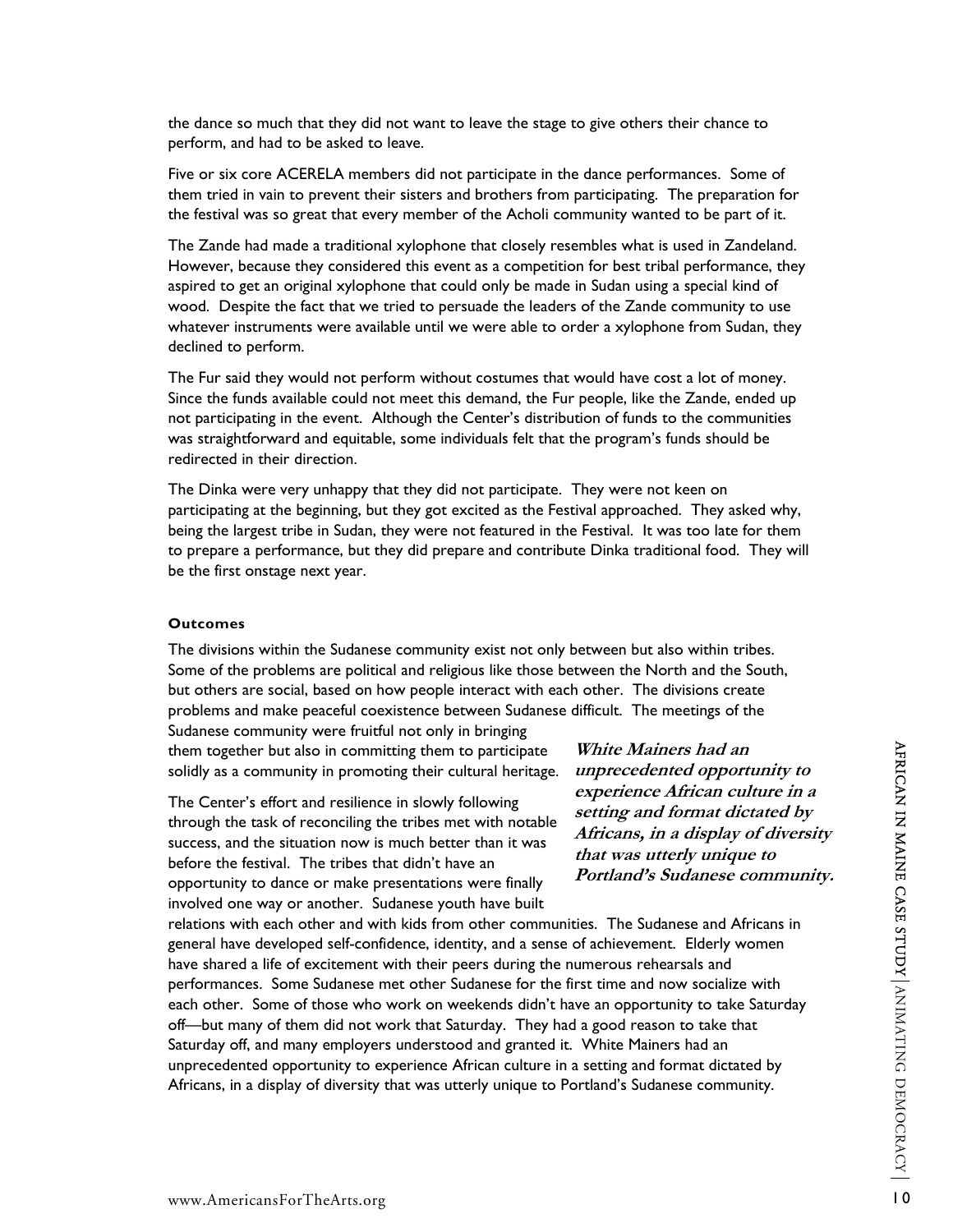#### **SOMALIA**

Somalia is the elbow-shaped and largely desert country wrapped around Africa's Horn, about the land area of Texas. Only about 6.5 million people live in the entire country, and approximately one quarter of the population lives in the so-called Somaliland Republic, which seceded from the rest of Somalia but has not been recognized as a separate entity internationally.

Somalia's people are mostly nomadic and predominantly Sunni Muslim. They are divided into six major clans, each of which is divided into numerous sub- and sub-sub-clans. Somalia is neither "African" nor "Arab," although it is located on the African continent and has often been considered Arab. At the time of its independence in 1960, Somalia was described as one of the few mono-ethnic states in Africa, one with a common language and culture, and a single religion, Islam. While this was probably an exaggeration, it was substantially true.

Somali society is largely a product of its geography and climate. The land is very dry and generally does not permit sedentary agriculture. The people move, with their herds of camels, goats, and sheep, always in search of good pastures and water. Such a world offers few possibilities of permanent settlements, cities, or the distinct political structures we have called "the state." As a result, Somalis developed their own structures to provide stability.

Blood ties are the only connections of which one can be sure. One's kin group is the only tangible social reality, which explains the enormous, overpowering importance of genealogy and the lineage system. Armed conflicts between roving groups, usually representing distinct kinship groups, are frequent. Since the political "state" per se does not exist, some sort of mechanism had to be found so that conflicts would not threaten the survival of the kin groups. The basis for such a mechanism is the lineage system itself. Nomadic groups move and fight. After a while the groups stop, meet, and hold a *shir* (palaver); they agree on compensation and the payment of blood-price *(mag).* They may remain at peace for some time or ally with another kin-based related segment against other enemies.

During the so-called "scramble for Africa" of the nineteenth century, this lineage-segmented but culturally homogeneous population was arbitrarily divided into five distinct colonial units, controlled by the French, British (two separate colonies), Italians, and Ethiopians. The dream of uniting these five colonies became a mainstay of the Somali independence movement. This driving force for unification led to the refusal of the Somali Republic to sign the 1963 OAU charter, which stated as one of its guiding principles recognition of borders inherited from colonization. The new state was quickly overwhelmed, contending with up to 60 political parties, all expressions of the various clans and sub-clans.

where resource secures exercises and a principal of the Somali Republic to sign the 1963 OAU<br>charter, which stated as one of its guiding principles recognition of borders inherited from<br>condization. The new state was quick After a succession of coups, and a period as a client state of the USSR, the national government effectively ceased to exist, and Somalia was carved into clan-based fiefdoms. The situation was worsened by the devastation caused by a widespread drought and famine that killed tens, if not hundreds, of thousands of people. In 1991, the United States was authorized by the United Nations to send a peacekeeping force to Somalia, opening a corridor for humanitarian assistance to the starving citizens. After the death of eighteen soldiers in a firefight with forces loyal to one of the warlords, however, the U.S. withdrew.

No one now rules in Somalia, which has become one of the world's poorest countries. The United Nations estimates 1.5 million people are starving, and that another 4.5 million require food and other emergency assistance. About 1 million Somalis have fled the country, and many have been resettled in the U.S. The Somalis are the largest single group of African refugees to have arrived recently in the United States. Many have settled in Maine.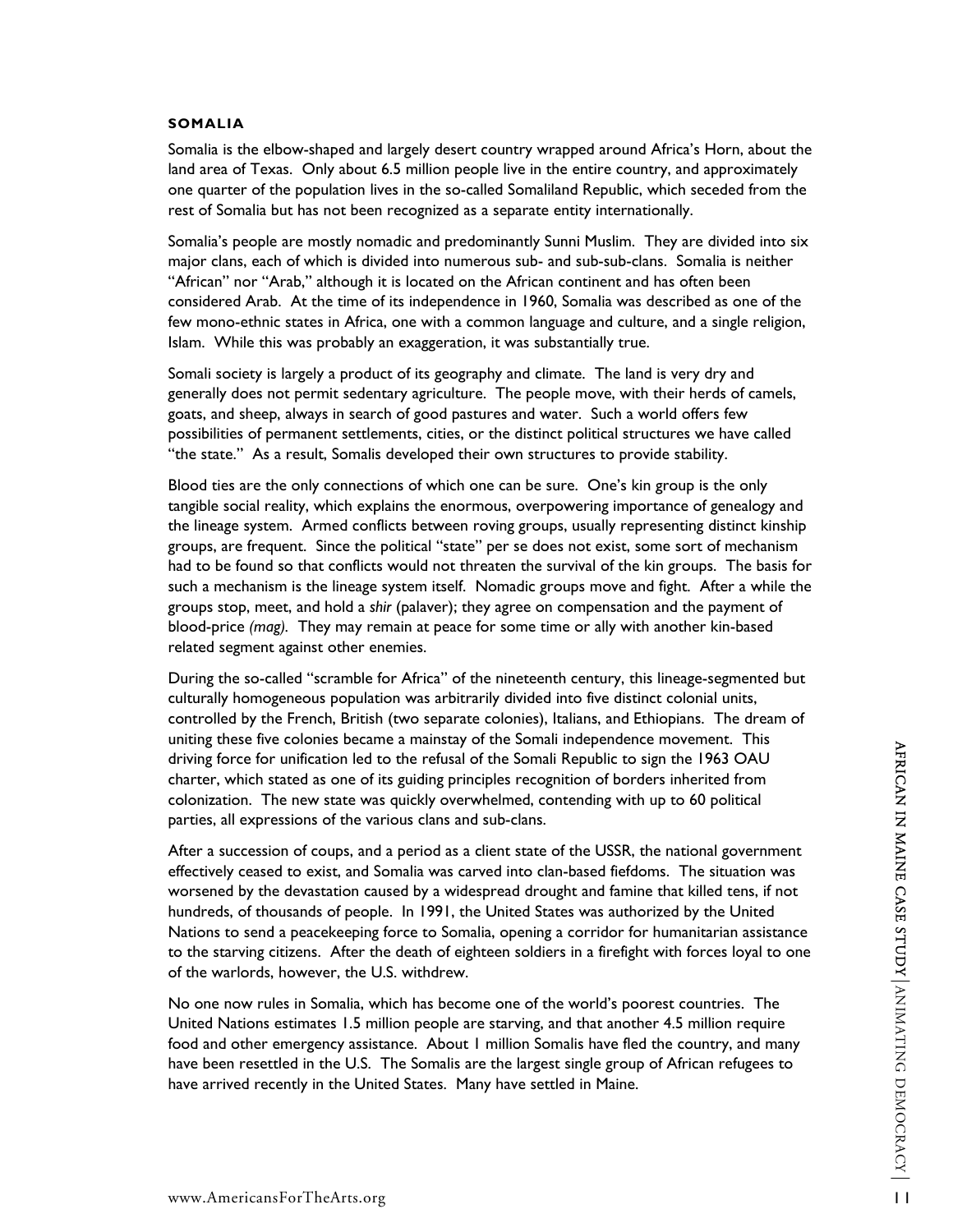#### **The Somali Community in Portland**

Despite the clan divisions, Somalis seem outwardly to be a close-knit community and the divisions would not be immediately transparent to an outsider. Unlike the Sudanese who clearly show their tribal differences, the

**Unlike the Sudanese who clearly show their tribal differences, the Somalis try as much as possible to portray themselves as one united people, with one religion and language.** 

Somalis try as much as possible to portray themselves as one united people, with one religion and language. It took some time, as the Center for Cultural Exchange pursued collaboration with the community, for signs of fragmentation and rivalry to emerge. The differences between individuals and groups were not only based on clan divisions but also on other factors such as age, religious adherence, and level of education.

#### **Sources of Conflict**

*Clan differences* When the Center brought the first Somali music bands to Portland in 2001, the majority of the Somali people were excited to have musicians in town to express their culture. However, it came to the attention of band members that some community elders did not approve of them because they happened to come from a different region or clan. In making programmatic decisions, the community was not able to easily determine a specific artistic preference. Every Somali would recommend the name of an artist (and there are dozens of them) to be brought to Portland. Someone else from another clan would say: "Oh no—this artist is not that competent, and the person who has recommended him/her did so because the artist is from their clan."

*Generation gap* The early concert events, while open to the public, attracted audiences that were about 80% Somalis, and 80% of these were teenagers. The bands mixed Somali styles like kababey and sharah with funk, reggae, and rap to create a swirling, dizzyingly refreshing dance sound, which the Somali youth love but which seems to be very embarrassing to some of the elders. Some of them complained that the music is not Somali but American, and that the Center for Cultural Exchange is trying to Americanize Somali youth. Others said the way the youth were dancing and shaking their waists was not appropriate and that these youth did not represent proper Somali culture. The Somali youth were happy and enjoyed the music and dance so much that they wanted the party to continue to morning. At times they sang along

**Some elders fear that their children will be exposed to music at the Center that they consider inappropriate.** 

with the artists and one could clearly see the emotional attachment they had to the songs and music.

This generational conflict is reflective of a common schism in immigrant communities. As youth get more education and exposure, they tend to adjust faster and are more accepting of new ideas and

represent proper Somali culture. The Somali youth were happy and enjoyed the music and<br>dates for muth that they wanted the party to continue to morning. At times they sang along<br>*n will be exposed to*<br>they had to the songs innovations than adults. This is aggravated in Portland, where activist Somali youth have created weekly TV and radio programs. These media outlets are an important voice for Somalis in Maine, but the deejays often play electric dance music and hip-hop. The producers have been under constant attack for their musical choices. This has affected the Center's programs since the same producers have covered its Somali dance parties. Some elders fear that their children will be exposed to music at the Center that they consider inappropriate.

*Religious factors* In the first visit of the popular Shego Band in 2001 the Center made sure the entire Somali community both in Portland and Lewiston got information about the performance. Flyers were taken to Somali stores, mosques, schools, and other meeting places. We soon learned that many of the elders were scandalized to see female band members wearing western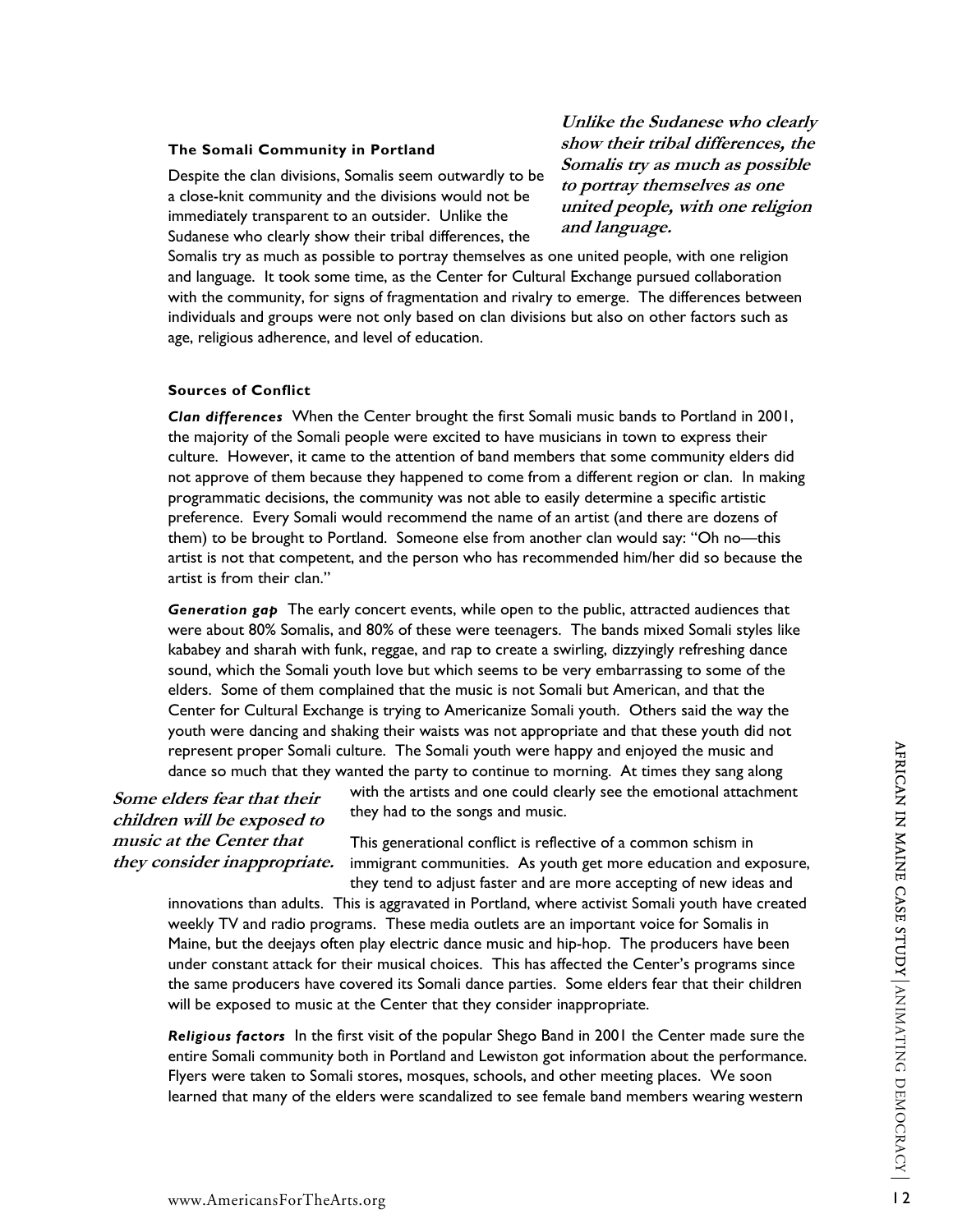style dresses and showing their long hair in publicity photos. Some members of the community threw out the flyers put up at one Somali store. For a dress to be considered appropriate, the singer should have put on a *hijab* that covers a woman's arms and hair.

The Center cautioned the Shego Band about it and asked the female members of the band to wear traditional costumes in performances at several schools. Bandleader Shego Said categorically refused, adding that faith is between God and the individual, and that the band members cannot be judged by how they dress, but rather by their deeds and their communication with God. Although the Center replaced the photo of the Shego Band on the flyers with a picture of a camel, the damage was done; and some people decided not to participate.

*Gender issues* As in the Sudanese community, there are conservative Somalis who are uncomfortable with women in positions of authority. While both the executive director of the Center for Cultural Exchange and the African community

**Women have been crucial to the evolution of each African community initiative, despite the demands of some of the African men.** 

coordinator are women, some Somali elders suggested that only the Center's male staff should attend meetings with the Somali committee. The women involved, including a Somali, said they were not about to rewind the clock and go back to a life where women's views were overlooked. Women have been crucial to the evolution of each African community initiative, despite the demands of some of the African men.

#### **A Committee of One**

This was the situation in the Somali community when the *African in Maine* project was started. We had rapport with many youth, and some experience with the community's complex dynamic, but we did not know how we were going to penetrate the circle of elders and suggest to them

**We had rapport with many youth, and some experience with the community's complex dynamic, but we did not know how we were going to penetrate the circle of elders and suggest to them the importance of developing a consensus…** 

the importance of developing a consensus on aspects of Somali social and cultural life that could be enhanced through our programming.

The Center asked several prominent Somalis to form a committee and convene a planning meeting at one of the ethnic groceries. Although the meeting was well attended, and the participants were enthusiastic, we were disappointed that none of the youth activists had

metrate the circle of elefters and communical and the participate and consideration of the article of electron and the metring was well<br>
sterior of the metring of a consensus...<br>
been invited. The elders assured the Center been invited. The elders assured the Center that whatever decisions this committee made would be binding and acceptable to all Somalis. They also suggested that there would be no dissention within their community—claiming that the Center could organize programs with a single liaison, and that the committee and the Somali people would accept any resulting decisions. In subsequent meetings less and less of the committee members began to show up. One or two of the members mentioned that there should have been some monetary reward for the hours spent on planning the programs. In the end, planning devolved to a single individual.

In collaboration with the remaining community representative, the Center agreed to bring several members of Waaberi, the most famous Somali band, to Portland. A date was set, the news went out to the Somali community, and the excitement was high. However, the fees proposed by the Center were not sufficient to bring the artists to Maine for a single performance; our liaison assumed the task of arranging additional New England bookings. These dates failed to materialize, and commitments that had been made to the performers made it impossible to proceed without an additional date. Within hours of the artists' departure time,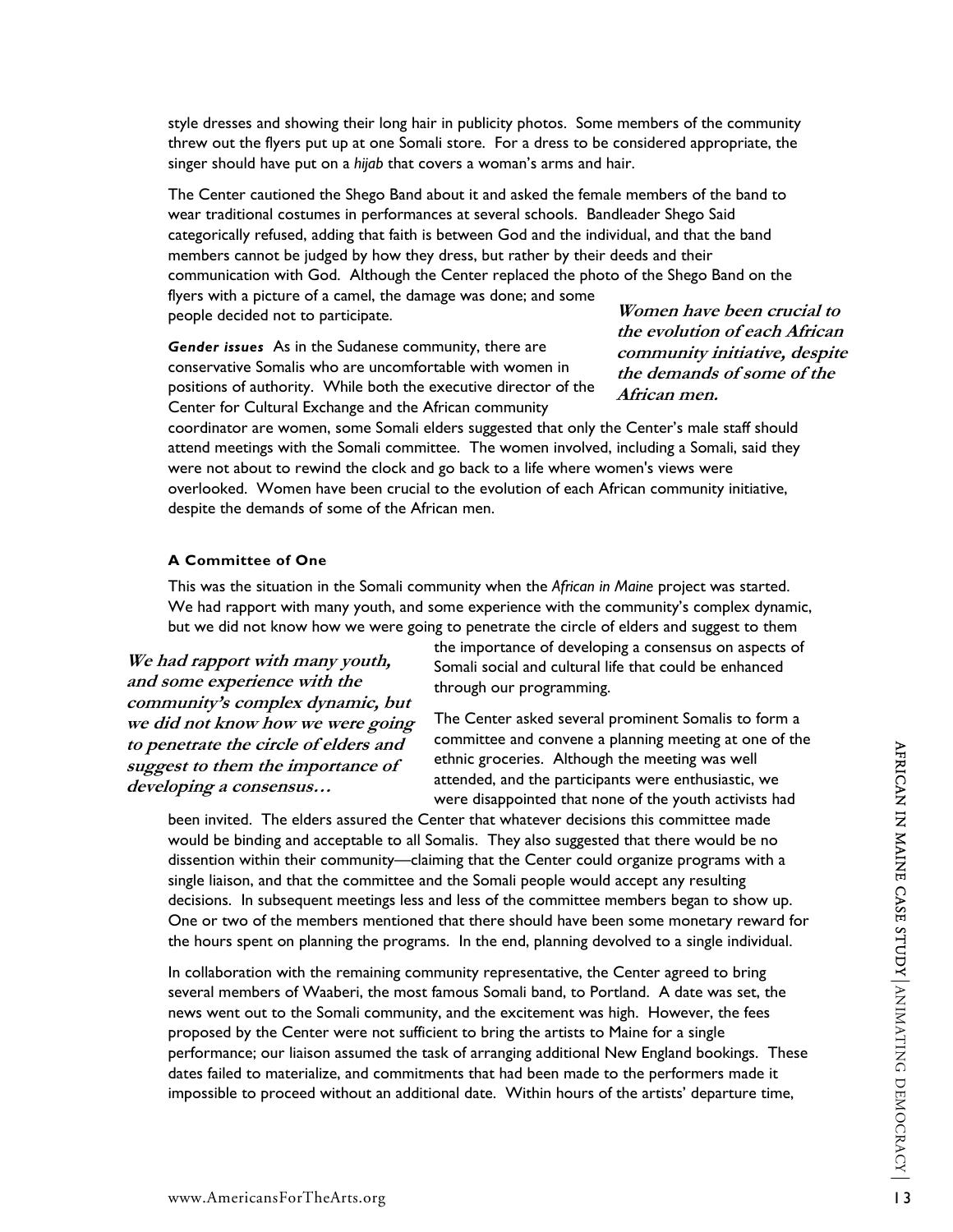the engagement unraveled. This created a rift between a section of the Somali community and the Center. The designated representative was embarrassed and unhappy with some of the Somali youth who now openly criticized him. Others said that the event failed because both he and the Center appeared to put money before the mission of the program.

#### **White Supremacists and Bantus**

Despite this disintegration of efforts with the community of elders, the Center remained committed to pursuing cultural programs with the Somali community. At this point, the youth came aggressively forward to make their position clear. They said they were Somalis like the elders, were just as proud of their culture, and would therefore do anything to promote it. They asked if they could take the place of the elders' committee to plan a celebration of the feast of Eid el Fitr that marks the end of Ramadan. The Center agreed and the new committee soon assembled a program that involved several panel discussions with community dialogue, a potluck supper, the recognition of "all Somali high school students with a B or better grade average," a concert, and a dance party. They engaged representatives of the East Africa Family Association and the United Somali Women of Maine for presentations; the Center arranged for a performance by two musicians.

As this planning was underway, Maine experienced its most profound human-rights confrontation in several decades. During the previous year, about a thousand Somali refugees had moved to Lewiston, a predominantly Franco-American mill town about 30 miles from Portland. In October 2002, the mayor published an "open letter to the Somali community," asking that they try to stem the flow of refugees into Lewiston. This letter alarmed the state's civil rights activists, who loudly responded that the mayor had no right to single out Somalis—or any other group—and suggested that his motives were racially motivated. This very public controversy attracted the United Church of the Creator, a white-supremacist group from Montana, who planned a rally to "stop the Somali invasion of Lewiston." Soon, a coalition of religious and civic groups had formed to sponsor a counter-rally simultaneously with that of the white supremacists. The city of Lewiston rented riot control equipment and hired over a hundred off-duty policemen from other towns.

This crisis revealed another division within the Somali community. As the political situation grew more heated, some of Portland's elders maintained a distance from the controversy, suggesting that the problems should be left to the Lewiston community. The youth who were planning the Eid festival wished to support the Lewiston Somalis, and offered the following explanation for the reticence of the elders:

This crisis revealed another division within the Somali community. As the political situation<br>greew more heated, some of Portland's elders maintained a distance from the controversy,<br>suggesting that the problems should be During the eighteenth and nineteenth centuries, Arab slave traders kidnapped Bantu people from Tanzania to Somalia, probably en route to another destination. Some of these Bantu remained in Somalia and despite the end of the slave trade in the twentieth century they became a permanent underclass (not unlike freed slaves in the United States). When civil war erupted, they fell prey to various warlords. Eventually, more than 12,000 of the Somali Bantu crossed into Kenya and settled in a UN-sponsored refugee camp. But the officials who supervised refugee resettlement were not Bantu, and as the camps were emptied, the Bantu were left behind. Finally, in 1999, the UN recognized these Somali Bantu as "refugees," and their resettlement process began. The Somalis that came to Lewiston are said to be predominately from this Bantu underclass; some of Portland's Somalis did not wish to be associated with this community.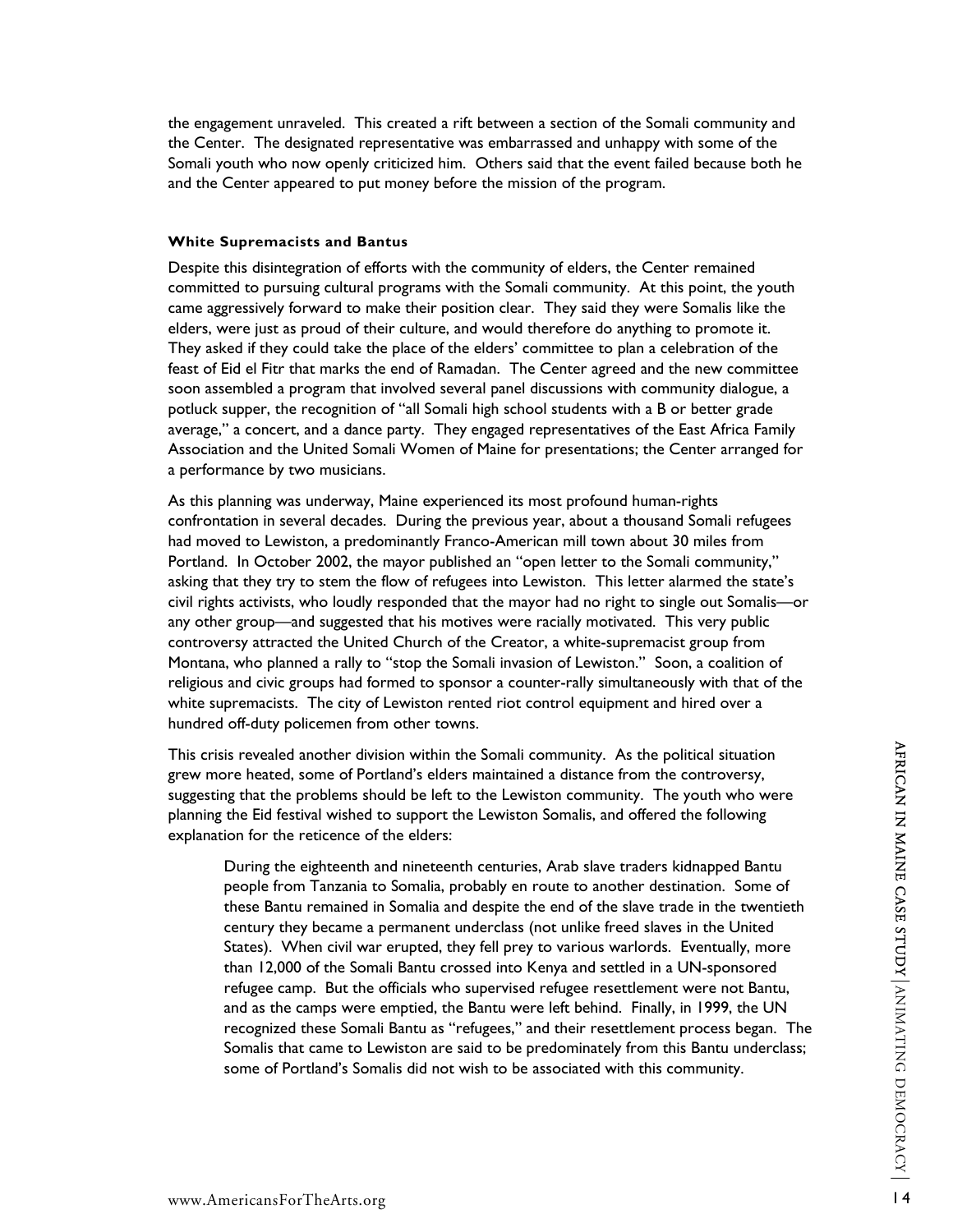Nevertheless, the Center and youth committee persevered with the Eid al-Fitr, including a presentation by leaders of the Lewiston Somalis. This event fell just a few weeks prior to the planned Lewiston demonstrations, and the community as a whole was very unsettled, with pictures of neo-Nazis on television every night. An audience that was made up equally of Somalis and whites participated in an active discussion.

People were emotional in some instances, especially when an American woman in the audience asked, "What do the Somalis want in Maine?" The responses, coming mostly from young people, ranged from thoughtful to angry. Later in the evening, the singers began their

**People were emotional in some instances, especially when an American woman in the audience asked, "What do the Somalis want in Maine?"** 

performance with the Somali national anthem, *Soomaaliya Toosoo,* and everyone joined in the singing. Sometime that night a rock was thrown through the glass doors of the Center for Cultural Exchange, the only time the facility has ever been vandalized.

After the event, a couple of elders complained that it was attended by only one clan: it was unfair that the Center was dividing Somali people on clan bases. Later in the week, four Somali elders made a visit to the Center. They pointed out that the Somali community does not have an organization (like the Sudanese), and so there is no elder, or elders, who can claim to represent the community. They supported the youth, saying that any Somali person who is interested in running a program at the Center or anywhere else is free to do so. At this writing, the Center continues to look to the youth for leadership in organizing events, although there is a tendency for the youth themselves to disagree on what should be done and who should be responsible for it.

#### **Outcomes**

Although the Somali community did not appear as fragmented as the other two African communities at the beginning of the *African in Maine* project, the Center later encountered the same scenario of conflicts. While some of the Somali elders do not approve of modern music or dancing, they relaxed their stance for several school-based productions in which the young people danced to the music of the Shego Band. This was probably the result of the dialogue between the elders and youth. The Center's programs were also useful in providing a forum for

**While some of the Somali elders do not approve of modern music or dancing, they relaxed their stance…This was probably the result of the dialogue…** 

the controversies surrounding the Lewiston crisis, offering a chance for Somali and non-Somali people to exchange views.

The Somali programs suffered because the Center failed to create a dialogue within the Somali community that could address the underlying divisions of clan and class. These are issues that are difficult for outsiders to grasp, and that go

unacknowledged by many within the community. We know, however, that the programs caused friction within the Somali community, even as they brought to the public's attention significant issues about Somali life in Maine.

#### **DEMOCRATIC REPUBLIC OF THE CONGO**

e some of the Somali elders<br>
the controversies surrounding the Lewiston crisis, offering a<br>
order approve of modern music<br>
The Somali programs suffered because the Contange views.<br>
C... This was probably the<br>
c... This was The Democratic Republic of the Congo is slightly less than one-fourth the size of the U.S., and has a population of over 55 million. There are over 200 ethnic groups in the Democratic Republic of the Congo, speaking hundreds of languages; the official language is French, with Lingala and Swahili in common use.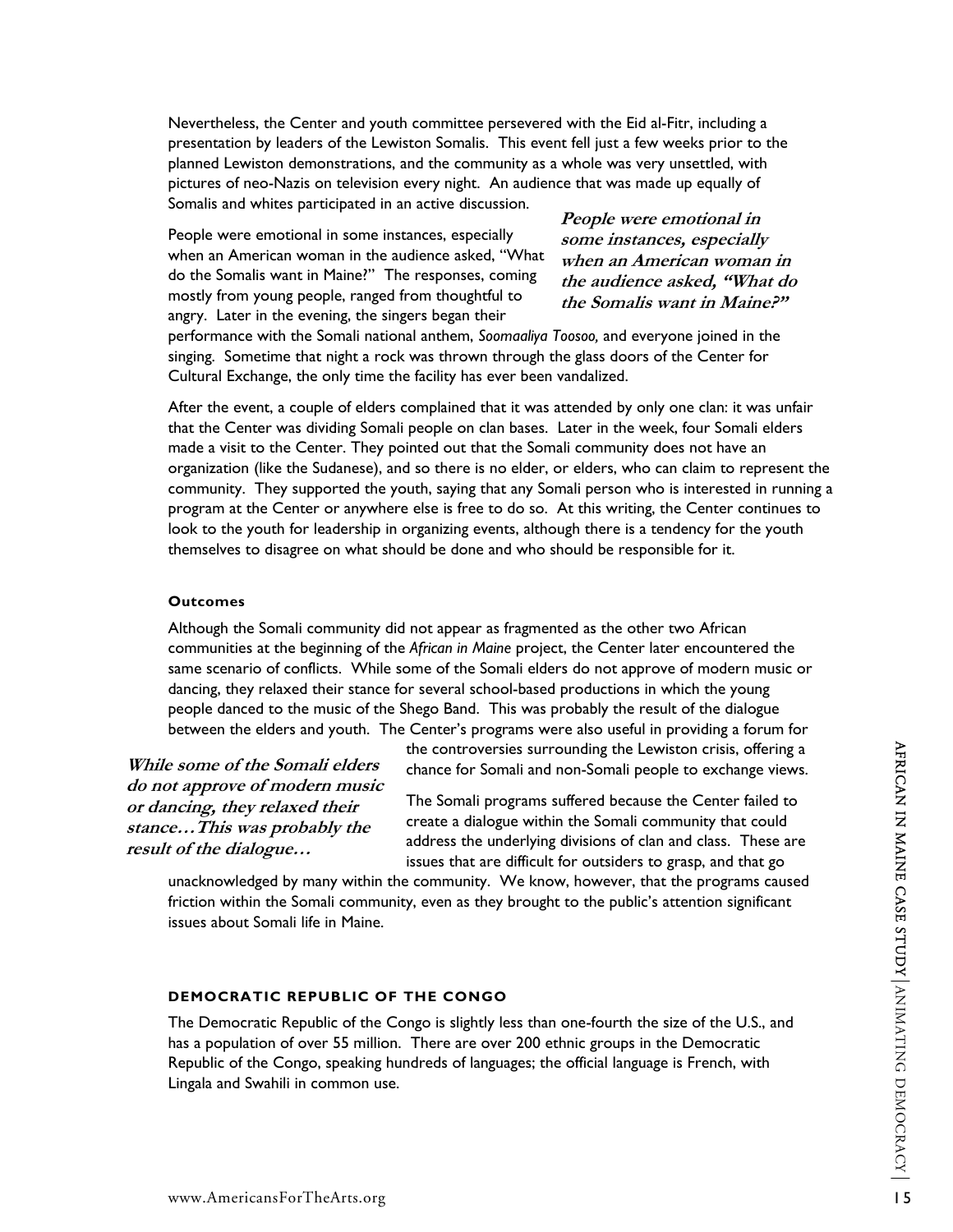In order not to confuse the Democratic Republic of the Congo with the Republic of the Congo, it is important to make clear the difference. While the Democratic Republic of the Congo is a former colony of Belgium, the oil-producing Republic of the Congo is a former French colony. The two share a common border, approximately 750 miles long, formed for much of its length by the Congo River. Brazaville, the capital of the Republic of the Congo, and Kinshasa (previously known as Leopoldville), the capital of the Democratic Republic of the Congo, are twin cities separated only by the Congo River. Some people in Africa therefore refer to the Democratic Republic of the Congo as Congo Kinshasa and the Republic of the Congo as Congo Brazaville. The Congolese that are involved in the *African in Maine* project are from Congo Kinshasa. An understanding of the political situation in the Congo is important because of the effects it has had on the evolution of the *African in Maine* project.

#### **Historic Contexts**

Before its transformation into two colonial states, the Congo had already been exploited by the slave trade. By the eighteenth century, most Congolese societies had fragmented, vulnerable to outside forces eager to control the trade in slaves and ivory. In 1885 at the time of the Scramble for Africa, the Congo became the personal property of King Leopold II of Belgium. Belgian rule in what became known as the Congo Free State (1885−1908) is associated with cruelty used to extract the maximum output of labor and natural resources.

In the wake of the two world wars, the rise of a class of westernized Africans (évolués) sparked a climate of social unrest and the development of nationalist sentiment and activity. In 1956 a group of Bakongo évolués led by their hero, Patrice Lumumba, published a political manifesto calling for immediate independence from Belgium. After a huge struggle, the Democratic Republic of the Congo won its independence in June 1960, and Lumumba was named prime minister. Belgium reacted by supporting the opposition—the more manageable Moise Tshombe, then governor of the mineral-rich province of Katanga, and Joseph Mobutu, who was the army commander. In response, Lumumba enlisted the support of the Soviet Union. In the context of the Cold War, this seemed to pose a threat to many in the West, and the CIA orchestrated efforts to destroy Lumumba and his so-called "pro-communist regime." Lumumba was executed only four months after becoming prime minister, making him a legend not only in his nation but also in Africa as a whole. Mobutu, viewed as a puppet of Belgium, became president after Lumumba's death in 1961 and struggled throughout his long reign (1961−1997) to suppress civil unrest. Hundreds of thousands of Congolese were displaced, and many ended up as refugees in neighboring African countries.

only four months atter becoming prime minister, making him a legend not only in his nation but<br>also in Africa as a whole. Mobutu, viewed as a puppet of Belgium, became president after<br>Lumumba's death in 1961 and struggled Millions more were forced to leave due to wars involving Rwanda and Uganda in the late 1980s and through the 1990s. Many of Rwanda's minority Tutsis had fled civil unrest and persecution to settle in exile in southern Uganda and eastern Zaire. Those who settled in Zaire are known as Nyamulenge; in Uganda, the Banyarwanda. In the late 1980s a rebel movement—the Rwandan Patriotic Front (RPF)—was formed with the declared aim of returning the Banyarwanda to Rwanda to fight the Hutu-dominated government. This motivated extremist Hutus to block the advance of RPF into Rwanda. Hutu militias assassinated their own Hutu president, Habyarimana, and his prime minister for their moderate views and restraint regarding the persecution of Tutsis. The entire minority Tutsi community in Rwanda was targeted for elimination. Within a period of 100 days, the Hutu extremists had killed approximately a million Tutsis and their sympathizers. The Tutsis retaliated, and by July 1994, the RPF had defeated the Hutu army and established itself as the new government of Rwanda. Fearing retaliation for Hutu government-orchestrated genocide, most of what was left of the former Hutu regime escaped to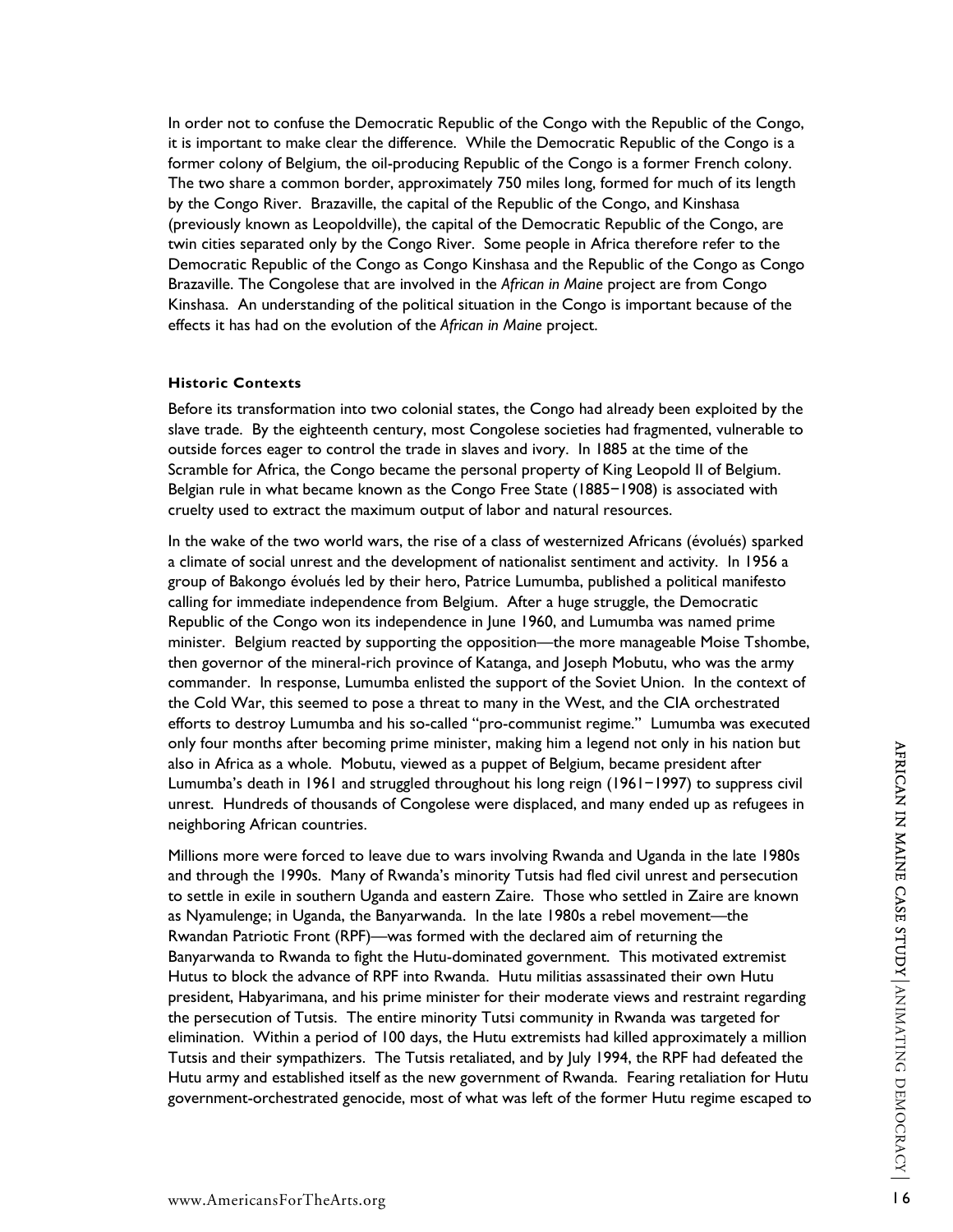Zaire, taking with them about two million Hutus. These were settled in camps in the eastern Democratic Republic of the Congo.

Extremist Hutu leaders soon took control of the camps in the Congo and used them to launch attacks against the new Tutsi government in Rwanda. In October 1996, Rwanda and Uganda Tutsis declared war with the Democratic Republic of the Congo, and attacked the refugee camps, killing thousands of Hutu refugees, including women and children. Meanwhile, President Mobutu of Zaire gave support to the Hutu extremists in the eastern Democratic Republic of the Congo, since he shared ethnicity with the Hutu who are fellow Bantu, as opposed to the Hamitic Tutsis. While the war went on, President Mobutu fomented distrust toward Tutsis in speeches and repeatedly denied nationality and other citizenship rights to this population. The Tutsidominated army of Uganda joined with Rwanda to help fight Mobutu's regime.

In order to make the Tutsi insurgency look like a popular uprising instead of a foreign invasion, the Zairian-born Laurent-Desire Kabila was appointed spokesperson for an alliance of rebel movements fighting to liberate Zaire from dictator Mobutu. In 1997, the rebels seized Zaire's capital, Kinshasa, and Kabila was made president. Although Kabila was the president, the Rwandan army maintained command. The Tutsi Banyamulenge who had felt oppressed during Mobutu's reign found themselves in a limelight with the arrival of the Rwandan army in the Democratic Republic of the Congo. They made an alliance with the Rwandan invaders who initiated illegal mining of lucrative minerals including gold, diamonds, and cobalt to support their poverty-stricken country.

We we single out to execution. Instruggled out of execution and Uganda to immediately begin another<br>war in the Democratic Republic of the Congo, under cover of yet another rebel movement.<br>
This son, Joseph Kabila, who was As long as Kabila's rebel alliance was successful in presenting itself as a popular uprising instead of a foreign invasion, Kabila and his army were greeted in Kinshasa as heroes and liberators. But the arrival of the Tutsi-dominated Rwandans, as well as the Tutsi Banyamulenge in Kinshasa and other Congolese cities, made Kabila unpopular to the degree that he was seen to be allied with these outside groups. In a desperate effort to unite the Congolese behind him, Kabila gave all Rwandans 72 hours to leave the country, while he denounced all Tutsis in general, sending security services to persecute the Tutsis living in Kinshasa. All Tutsis, including those married to Congolese, children of mixed Congolese/Rwandan marriages, and any Congolese that looked like Tutsi, were hunted down. Public buses were stopped on the road and all Banyamulenge passengers were singled out for execution. This triggered off massive displacement of Tutsis and their sympathizers. Kabila's move prompted Rwanda and Uganda to immediately begin another war in the Democratic Republic of the Congo, under cover of yet another rebel movement. President Kabila was shot, and a commission blamed Rwanda and Uganda for the assassination. His son, Joseph Kabila, who was in charge of the Democratic Republic of the Congo's armed forces during his father's regime, succeeded him in office. Every phase of this protracted conflict produced hundreds of thousands of additional refugees.

#### **The Congolese Community in Portland**

Portland's Congolese community is small—it is estimated that that there are about twenty families with an average of four children in each family. Towards the end of 2001, Mr. E'nkul Kanakan, who is a leader in the Congolese community, and a few others announced the formation of an organization known as Bana Ya Congo Kinshasa (People of Congo Kinshasa).

**…Kanakan wanted to be inclusive and involve every Congolese (Rwandan origin or not) in whatever cultural programs they would agree to promote.** 

The formation of this organization was triggered by the planning of the *African in Maine* programs, with a goal of bringing the Congolese people together.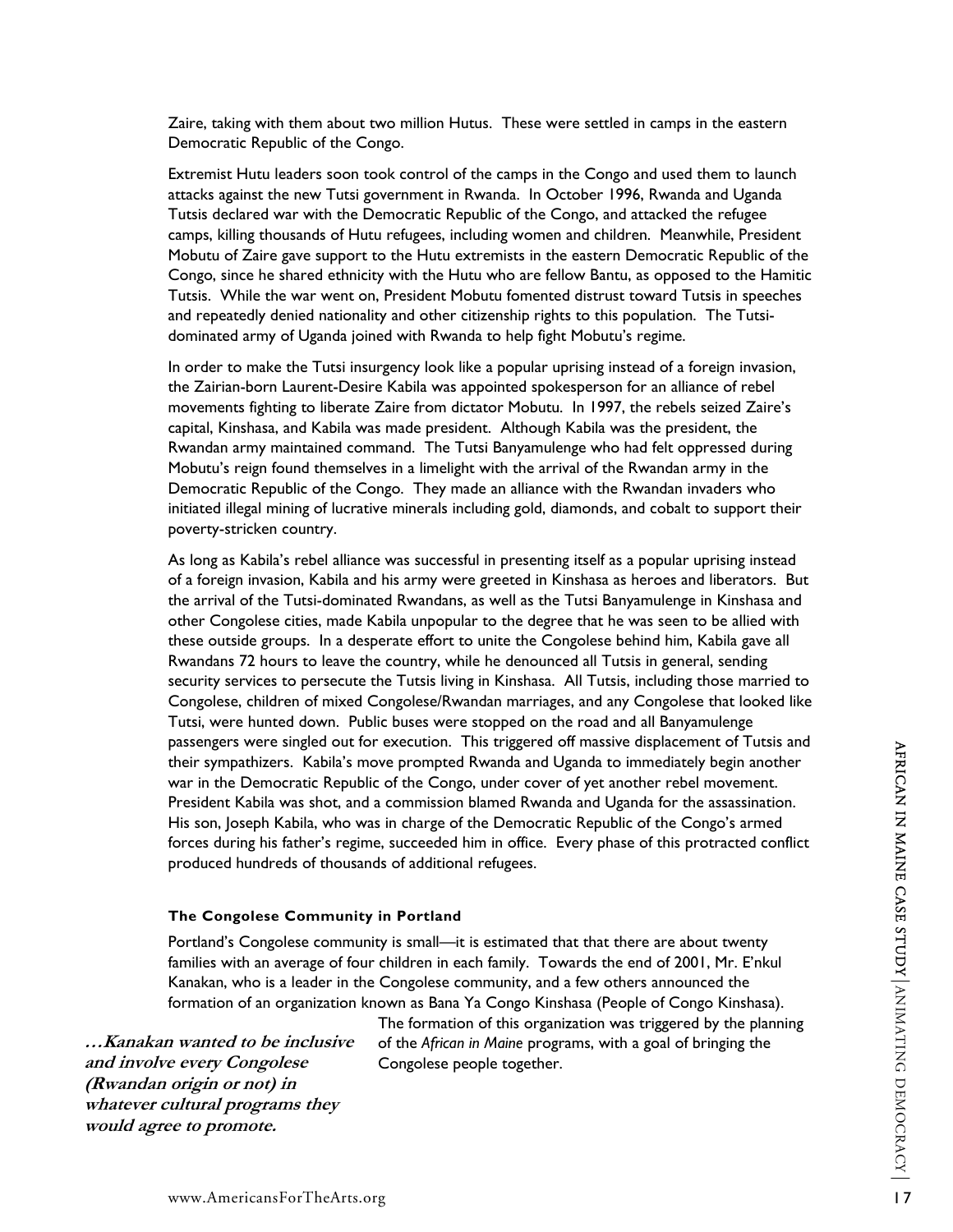The first planning meeting was brief because some of the key players had not attended, noticeably the Rwandan Congolese who were encouraged by E'nkul Kanakan to join the process of developing the *African in Maine* project. As de facto chair of Bana Ya Congo, Kanakan wanted to be inclusive and involve every Congolese (Rwandan origin or not) in whatever cultural programs they would agree to promote. This was important because there were talented Congolese of Rwandan origin who had a lot to contribute in these programs. The discussion was mainly conducted in French and Lingala, and very little was communicated to the non-French speakers. We understood through the sketchy interpretation that the Congolese were actually arguing whether Rwandan Congolese should or should not be allowed to participate in the development of Congolese cultural programs. Most of the Congolese were united against the involvement of Rwandans. It was said by some that the Rwandan Congolese would act like informers and carry Congolese community secrets to Rwandans to be used to harm the Congolese. Through subsequent meetings and public programs, this theme continued to resonate. The Center staff facilitated these dialogues, since we assumed it would take quite long for an outside facilitator to understand the politics of war and rivalry between the Congolese and the Rwandans or Nyamulenge.

The Congolese allege that the Rwandan government carried out atrocities against citizens in the Congo, apart from robbing Congolese diamonds and other minerals. Everyone wanted a chance to express their experiences during the invasion by Rwanda and Uganda. In fact, the Congolese met by themselves a couple of times, and the discussions were heated, as some of the Congolese argued against the inclusion of Rwandan Congolese in any Congolese affairs. For their part, the Rwandans pointed out that they were born and raised in the Congo and that any culture they

know is Congolese. They expressed an interest to participate in the development of Congolese cultural programs. Through pressure from moderates, the non-Rwandan Congolese reluctantly accepted their inclusion into planning meetings of the *African in Maine* programs.

**Everyone wanted a chance to express their experiences during the invasion by Rwanda and Uganda. In fact, the Congolese met by themselves a couple of times, and the discussions were heated…** 

These positive developments in the dialogue advanced

the planning process. The participants agreed that music and dance are a very important part of Congolese life. They supported a local dancer to instruct Congolese kids to dance the Ndombolo Rumba, the great Congolese national dance. The Congolese also requested dance parties featuring Tshibango Kadima and his band, RumbAfrica, as well as renowned Congolese musicians/singers like Papa Wemba, Kanda Bongo Man, and Kofi Olomide. When Kanda Bongo Man and Papa Wemba visited Portland, they attracted not just the Congolese, but also many Sudanese who enjoy the Congolese pop music; they may sing along with the artists despite the fact that most of them do not understand the meaning of the songs.

Ndombolo Rumba, the great Congolese national dance. The Congolese also requested dance<br>
parties featuring Tshihango Kadima and his band, RumbAfrica, as well as renowned Congolese<br>
musicians/singers like Papa Wemba, Kanda B Another important item to Congolese is their traditional dress. For this, the group planned to have a fashion show. This was to be followed by an event focused on story-telling traditions. The Congolese also said that food, an important part of their culture, should be presented at every event. A planning committee of eight was selected to work with the Center in producing these programs. In practice, internal disputes around ethnicity resulted in attrition; in the end, the committee had dwindled to four. The planning committee had to meet many times although they did not have as many heated arguments as the Sudanese had.

#### **Project Events**

The first Congolese event was the Ndombolo Rumba. This was an event performed entirely by local artists ranging from ages five to seventeen. The rehearsals for it did not proceed smoothly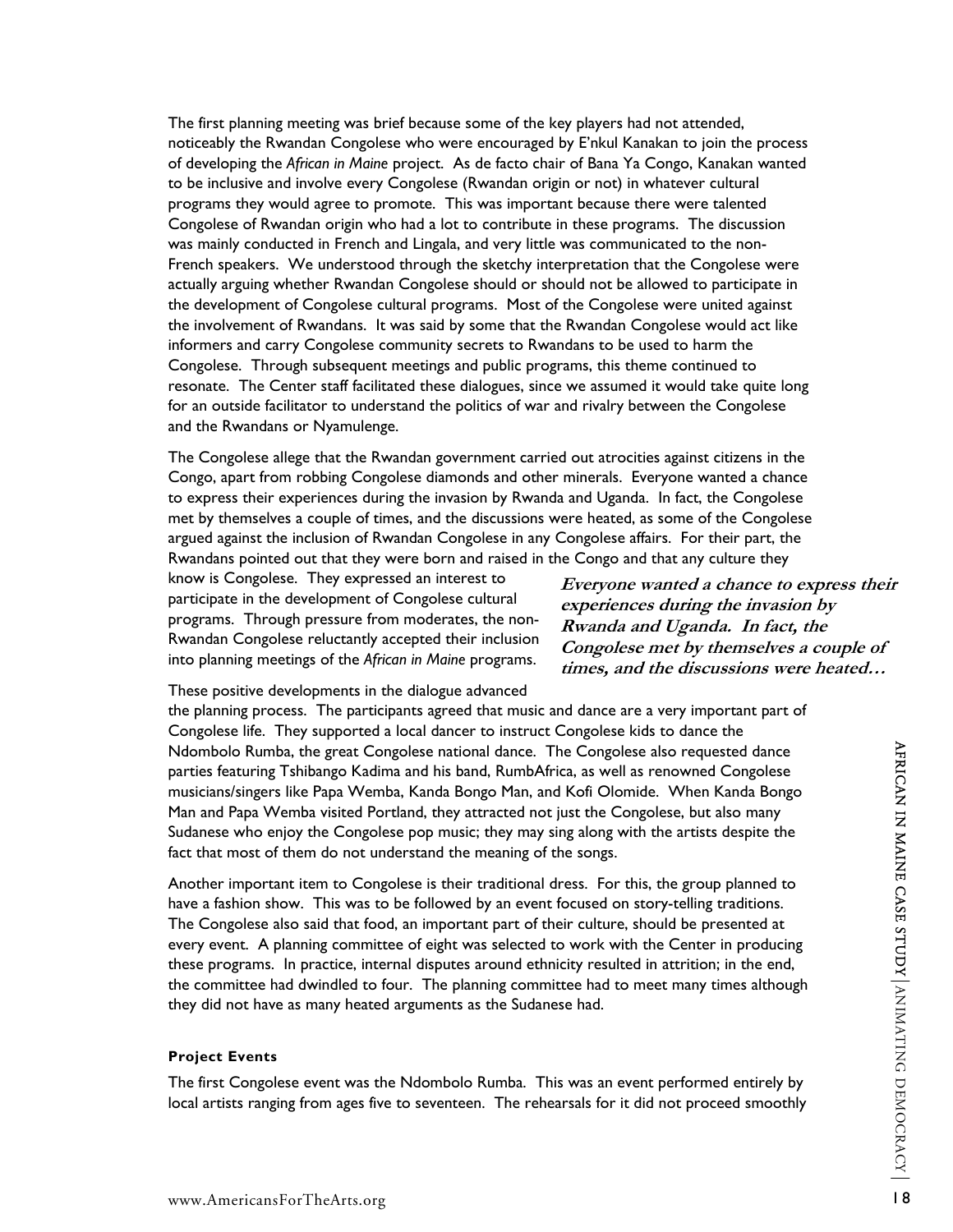because Congolese politics prevailed over the two teachers of the youth. One is a Congolese Rwandan, and she was uncomfortable in the company of the other teacher, who is Congolese but who was formerly married to a Rwandan who had been abusive of her ethnicity. There were arguments about what music and costumes were appropriate, when and where rehearsals should take place, and who should make the decisions. The Ndombolo Rumba took place on February 28, 2002 at the Center for Cultural Exchange and, while it was successfully received, the tension between the two teachers was noticeable. It was to be the last Congolese event the Rwandan instructor or any member of her family attended at the Center. The situation was aggravated by the fact that the Center did not offer as generous a compensation to her as had been expected. Even when Papa Wemba or Kanda Bongo Man came to Portland, her group did not attend the events.

The Congolese are very proud of their dress designs, which they share with other Africans but with details that are specific to the Congo. It is said that President Mobutu had banned the wearing of western style dresses by Congolese women, which forced women to promote the creation of designs that would suit all age/social groups; in the process, they fell in love with their costumes. Hence, the Congolese chose a fashion show as their next important cultural event because they wanted to show the world how beautiful Congolese women and men can look in their traditional clothes.

Two women were selected by the group to take charge of this program, and, again, disagreements over ethnicity and money led to dissention. The two disagreed right from the outset on methods and approach. One expected to be paid as much as any fashion designer in New York, and feared someone might copy the best of her original designs. The other argued that they should not expect payment from anyone to promote their own culture. This felt like an insult to the first woman, who decided not only to pull out of the event, but also suggested that before any more Congolese programs are developed, every Congolese should get a chance to say why they were not happy with the *African in Maine* project. The other seamstress took on the challenge of making the costumes on her own.

The fashion show took place on May 25, 2002. It was a successful event, with many people still talking about it today, and good publicity for the seamstress. She recruited models not only from the Congolese community but also from other communities, including a white American woman. The whole event was designed just like any fashion show in New York, drawing about 150 people, many of whom had never attended African music and dance events. Those who came to the Center for Cultural Exchange that day got to know that Africans, like the rest of the world community, are into the world of fashion with original African-made fabrics and styles that are suited to the climate, environment, and circumstances of Africa. This event created a sense of pride not only in Congolese but also in other Africans.

If the Congoles community out also from outer communities, incularing a winter Articlean and the U.S. applementation of the Case who is the center for Cultural Exchange that day go to know that African, like the rest of t The next event, the Congolese Cultural Festival, started with the film, *Lumumba,* which tells the story of the struggle of Congolese people for independence. Next was a short play, *Journey to Kikabu,* acted by children twelve years old and younger. It took the Congolese people back to how peacetime felt in their country, and how young kids could travel safely from village to village unaccompanied by adults. The play explored the scenario of war and civil unrest in the Democratic Republic of the Congo and how citizens left for refugee camps and safety in neighboring African countries and beyond, including in Maine. Afterwards the children

performed peace and wartime dances. The events were interspersed with dialogue facilitated by Center staff.

This event was important to Congolese and Americans alike. The American audience learned that the U.S.

**The American audience learned that the U.S. participated in creating some of the civil wars …some… apologized for not only the assassination of Lumumba, but for the chaos that followed his death.**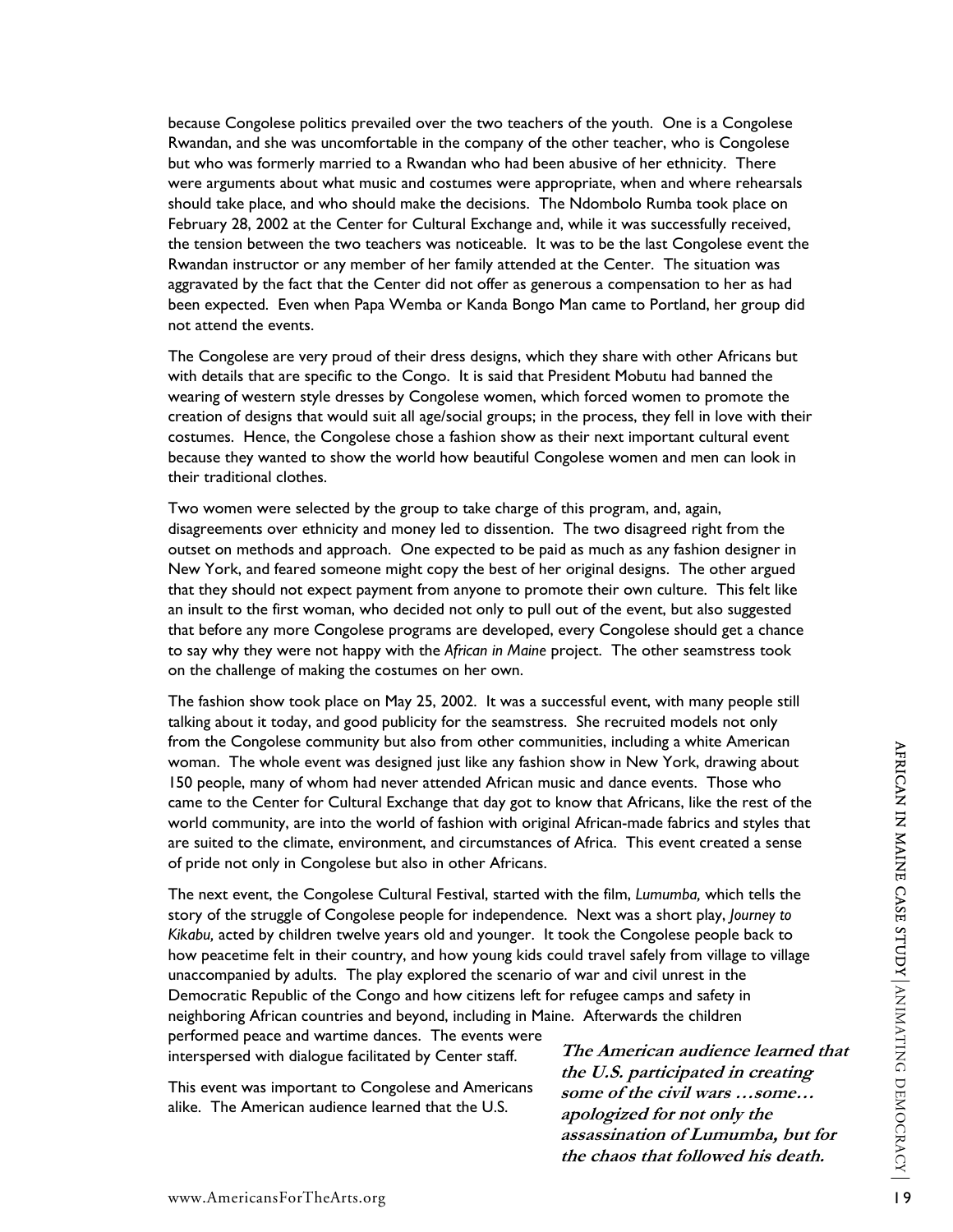participated in creating some of the civil wars in Africa, and the refugee crises that followed. In the dialogue following the film *Lumumba,* some members of the audience apologized for not only the assassination of Lumumba, but for the chaos that followed his death. Juan Lado commented that this was a successful dialogue, in that people reached understanding and respect for each other.

These events were bracketed by performances at the Center by major stars of Congolese

**These programs also gave the Portland community the opportunity to identify Congolese leadership through the resilient and creative ways the program developers went about doing their work.** 

*soukous,* Papa Wemba in the summer of 2001 and Kanda Bongo Man in 2002. These master performers attracted large and enthusiastic audiences, and represent the artistic apogee of the Congolese program. Their presence in Maine generated much pride and enthusiasm among the local Congolese. The final event was a dance party in March '03 with Kadima and RumbaAfrica, coinciding with the release of the *African in Maine* compact disc, featuring music and poems by the different African artists involved in the project.

#### **Outcomes**

The performance component of the Congolese cultural programs was very successful in that the Congolese, including their children, learned new skills, and gained a sense of pride in their achievements. It is a powerful affirmation for children to happily and proudly perform on stage while their parents watch and laugh to see them perform. It was good to see new faces at the fashion show and the interest of several designers in the African clothing was a boost to the seamstress. These programs also gave the Portland community the opportunity to identify Congolese leadership through the resilient and creative ways the program developers went about doing their work.

At the same time, however, the ethnic and personal divisions that plagued the programs were not effectively resolved. The first events were well attended by Congolese, but some Congolese eventually withdrew from the planning committee with some bitterness. And, as in the Sudanese and Somali communities, some circulated negative comments against those who remained on the committee or the Center's staff. They claimed that the white people had money to spend on the programs but that the African coordinators blocked the flow of this money to participants. The end-result of the crises that developed during the planning of the Ndombolo Rumba led to a division of the Congolese youth dancers from two other youth ensembles.

Evaluation forms were distributed to the audience at the Congolese Cultural Festival, but the results overwhelmingly positive—are more reflective of the whites in attendance than they are of the Africans, few of whom took the trouble to complete the questionnaire. Juan Lado felt that the form was more complex than many refugees cared to deal

**…All African communities in Portland…struggle to understand why an African leader should spend free time to vigorously pursue the goal of organizing communities to unite and promote their interests.** 

the programs but that the African coordinators blocked the flow of this money to participants.<br>The end-result of the crists that developed during the planining of the Ndomblob Rumba led to a<br>division of the Congolese yout with. Evaluation remains anecdotal and largely subjective, based on the assessment of Center staff, particularly Juan Lado and E'nkul Kanakan (who is a board member). As with the other African ethnicities, culturally determined mores make the collection of evaluative data extremely time-intensive. Distribution of surveys at events does not elicit responses, which demand prolonged face-to-face encounters.

The process to establish Bana Ya Congo Kinshasa did not proceed well, although the Congolese programs were somewhat successful. Some Congolese have seen it as an effort by one group to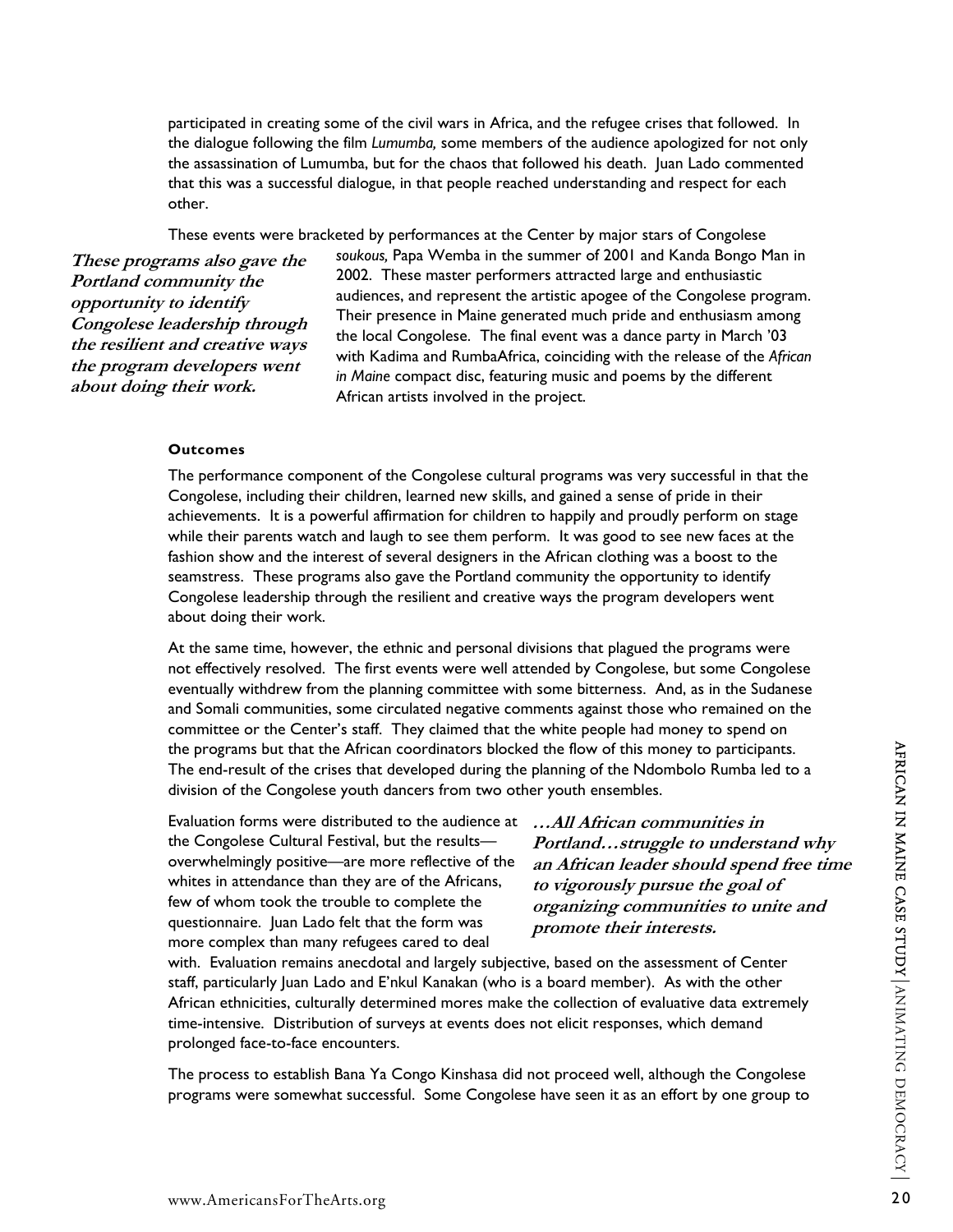dominate Congolese affairs. This attitude is not limited to the Congolese but is common in all African communities in Portland. They struggle to understand why an African leader should spend free time to vigorously pursue the goal of organizing communities to unite and promote their interests. Some suspect that leaders are taking advantage of them to raise money for themselves, or have some hidden agenda with negative effects for the very community that they claim they want to empower. Individuals withdrew from the organizing committee for various reasons—but hidden beneath those reasons are the ethnic differences and the political conflicts between the Congolese and the Rwandans. It appears that the intra-Congolese dialogue, as in the case of the Somalis, has not achieved the most desirable results.

#### **OBSERVATIONS ABOUT** *AFRICAN IN MAINE*

#### **A Note on Facilitation**

Our original intent was to engage outside facilitators to conduct the primary dialogic portions of *African in Maine*, both insider community work and public dialogues. For this purpose, we hired a Boston-based firm, Interaction Associates for Social Change. The Center's directors, Phyllis O'Neill and Bau Graves, had both participated in an extended facilitative leadership training program that is led by Marianne Hughes, director of Interaction Associates (under the auspices of Portland's Institute for Civic Leadership). Through the Animating Democracy grant, Margaret Juan Lado had also participated in the Institute for Civic Leadership's training program with Marianne. We had been very impressed with Marianne's methodology and skills and felt she was a good match for our program. For her part, Marianne was very excited about participating.

Initial meetings with the Sudanese, Somali, and Congolese communities were all facilitated by Marianne Hughes. She also conducted an intensive follow up with the Congolese Community, and sent one of her team members to conduct a similar session with the Sudanese. All of these

sessions yielded positive results; the communities were able to substantially focus their energy on the kinds of programs that they hoped to support through *African in Maine*.

However, due to the protracted nature of the internal dialogues, which encompassed many meetings (an extreme number in the case of the Sudanese), it was

**Due to the protracted nature of the internal dialogues, which encompassed many meetings…it was impossible to bring the professional facilitators to Portland for every, or even most, of the sessions.** 

However, due to the protracted nature of the internal *Proritand For every, or even most, of the*<br>dialogues, which encompassed many meetings (an *sessions.*<br>extreme number in the case of the Sudnesse), it was<br>impossible t impossible to bring the professional facilitators to Portland for every, or even most, of the sessions. This presented a substantial problem, since a facilitator returning to the program after a hiatus that might have included numerous meetings was not up to speed with the unfolding community dynamic. We could try to brief them as thoroughly as possible, but it soon became clear that the process required a facilitator who was fully participatory in order for it to move forward. Ultimately, the relationship with Interaction Associates was ended, and meetings were facilitated by Bau Graves or Juan Lado.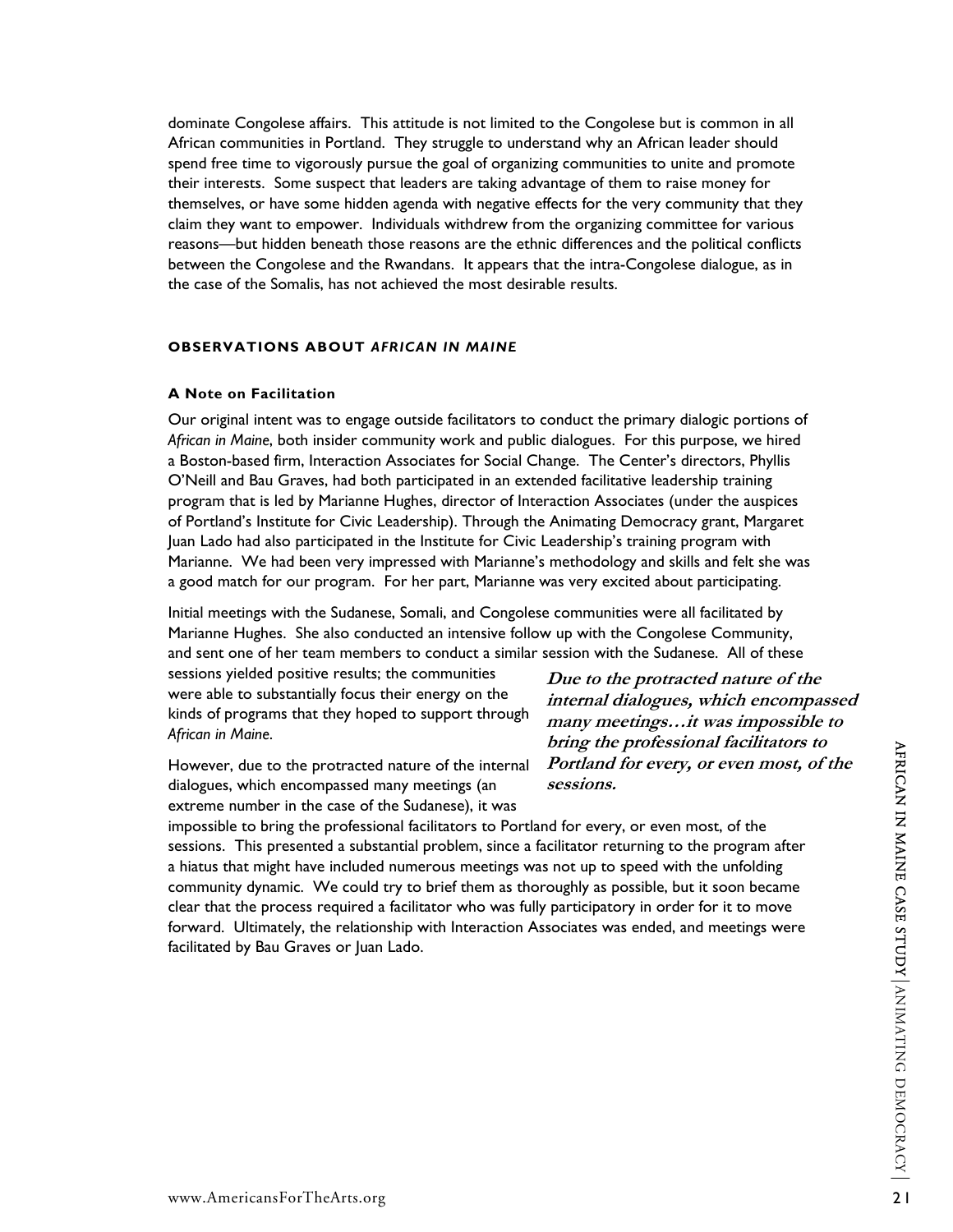**In a larger sense, the artistic presentations themselves amounted to the communities' initiation of a nonverbal dialogue with Portland.** 

Financial concerns also played a part in the decision to disengage with Interaction Associates. Within each of the communities, negotiations about how to spend limited grant dollars had begun. Sometimes these negotiations could be rather intense, but the dollar amounts in dispute were never more than a few hundred dollars. Interaction Associates, on the other hand, charged a fee of

\$1000 per day—which was discounted for this project. We ultimately had to question the wisdom of spending \$1000 to bring in a facilitator who would not be sufficiently informed about the individuals and issues at play in each community, while simultaneously pinching every penny on the program side of the budget.

In the end, we felt that our own skills and insights were adequate for the required facilitation within each community. As indicated in the case studies above, the public portion of the dialogues, like the artistic programs themselves, was shaped by each community's desires. Ethnic communities in general have serious concerns about how they are portrayed to the wider public. While significant dissention may have characterized the communities' internal process, none of them desired to present this face to their audience. Rather, they wanted their national histories and cultures to be presented thoughtfully and respectfully, by individuals who were perceived as authoritative. Only after key members of each community had the opportunity to offer commentary regarding their cultures and their place within Maine society, were they prepared to open the floor for interaction. This usually ended up following a question-andanswer format, not exactly the open-ended dialogic format envisioned by Animating Democracy.

On several occasions, Bau Graves inserted himself into this portion of the program to facilitate a conversation that could become more than a two-way  $Q$  & A. In these instances, audience members were somewhat more responsive, engaging with panelists, but also with each other. This was especially true during the Somali Eid al-Fitr celebration that coincided with Lewiston's political fracas. In this instance, with tensions running particularly high, the dialogue took on a very different tone, with whites asking poignant questions of Somalis ("So why *are* you here, anyhow?"). The responses were very moving

for everyone present.

In a larger sense, the artistic presentations themselves amounted to the communities' initiation of a nonverbal dialogue with Portland. They were loud and public statements of how

**This was not a community's interaction with an "artist," someone with special skills who is separate from that community. In these cases, our artists were the community.** 

each community viewed itself, of what aspects of its culture were believed to be the most important for outsiders to apprehend, and of how they wished to be seen in the public's eye. Whether it was the soukous star onstage, a platter of a tribe's favorite food in the dinner line, or the dizzy array of Somali women's dress-up clothes, each community was making important statements about itself.

#### **The Effects of Dialogue on Art**

In a larger sense, the artistic presentations of a non-<br>themselves amounted to the communities<sup>3</sup> with spocial skills who is separate from the<br>initiation of a nonverbal dialogue with Portland. *Lihat community.* In these Intracommunity dialogues were a significant part of *African in Maine* and served to support cultural interests on two levels. They had an impact on the artistic work's development. In the realm of community art-making, which we experienced in the Congolese and Sudanese programs, the dialogues about refugee life in Maine directly informed the scripting of dramatic presentations. Community members recreated their common experiences of frustration and humiliation with American civic structures, a theme that is often just below the surface in many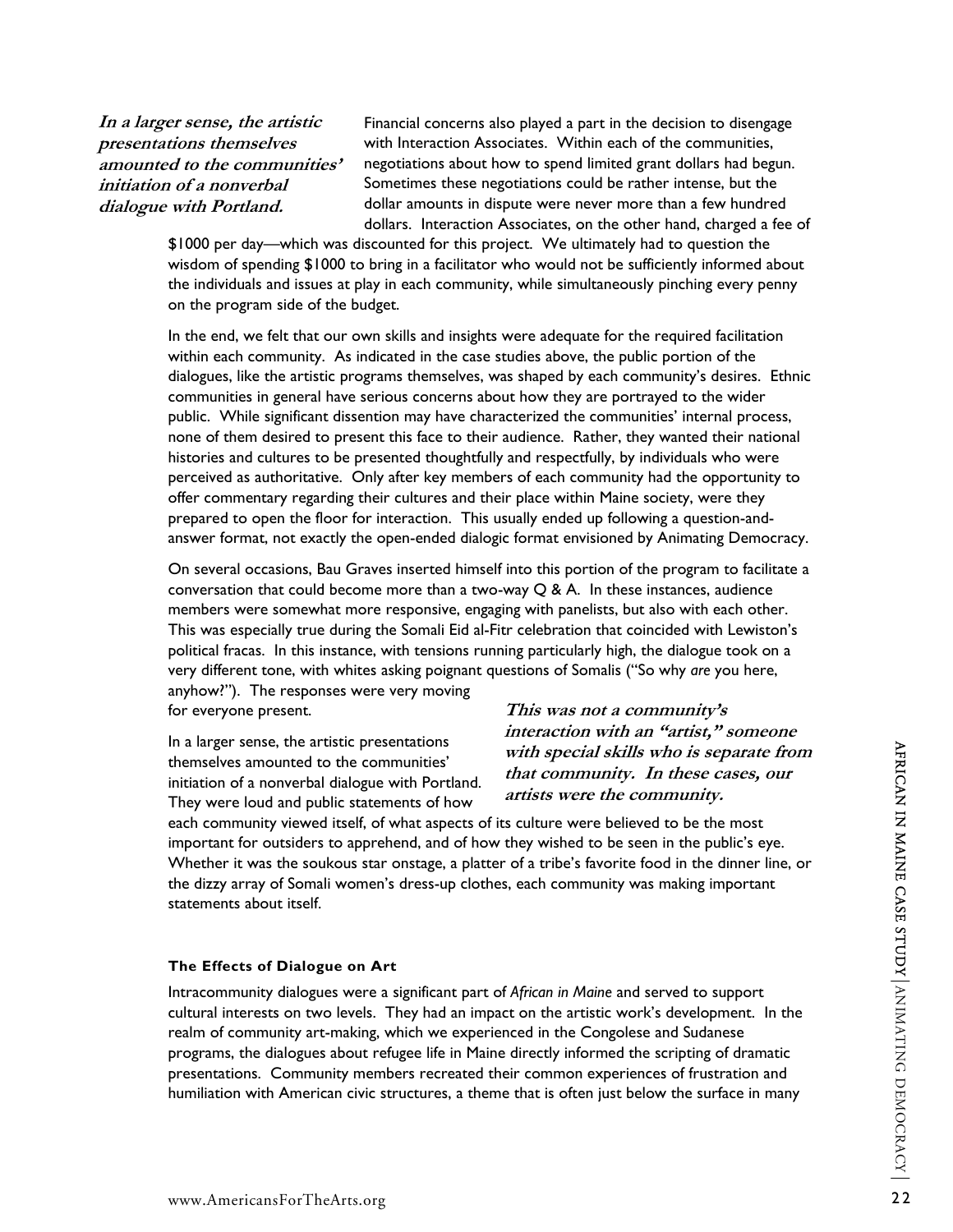refugee communities and that was openly discussed during the planning meetings. Other scenes, especially in the Congolese children's play, harked back to a romanticized era of safety and security in their homelands (a time that none of the child actors had ever experienced). This was not a community's interaction with an "artist," someone with special skills who is separate from that community. In these cases, our artists *were* the community.

But the *African in Maine* dialogues not only informed the development of some of the community's creative presentations, they explicitly determined *what* the artistic presentations ought to be, including artists who were "stars" within the community's overall aesthetic universe. The Congolese, for example, just wanted to experience Kanda Bongo Man's artistry in Portland, and show him off to the rest of the town. The dialogues made it possible.

#### **The Center as Cultural and Civic Agent**

The complexity of dealing with layered divisions and disputes within each community was an ongoing feature of this project. Although the Center has a long history of working with communities to produce cultural programs, the dynamics of this project were uniquely

challenging. The thicker the conflicts, the more time they require. We were very lucky to have engaged Juan Lado to coordinate the *African in Maine* project. She is not just a skilled facilitator, but is fully committed to work with her own Sudanese community, regardless of the many hurdles that emerge and the endless hours required to surmount them. This project, like any community cultural initiative, demanded a high level of insider competence. There were

**Community members recreated their common experiences of frustration and humiliation with American civic structures, a theme that is often just below the surface in many refugee communities…** 

entire days when Juan would be out of the office. When asked what she'd been doing, she would say, "Well, I had to meet with the parents of the girls who want to dance in the next presentation. You can't just go knock on their door and tell them what you want! No, first you must come in, share some food and conversation, interact with the whole family. Only then can you introduce the topic at hand. It's the African way." It is unlikely that any other CCE staff member could have either employed the proper etiquette, or taken the requisite time to gather the pertinent information.

the pertinent information.<br>
On the other hand, Juan is a member of the Bari tribe of Sudan, and as such is not viewed by the<br>
orther tribes or nationalities as a neutral player. While her insider status surely offered grea On the other hand, Juan is a member of the Bari tribe of Sudan, and as such is not viewed by the other tribes or nationalities as a neutral player. While her insider status surely offered great insights, it also rendered her work more difficult among most of the constituencies with which she was dealing. Juan wasn't *enough* of an insider for most of them, and was sometimes perceived as a rival. During some of the facilitated dialogues, Bau took a more prominent role for this very purpose. He was clearly an outsider to all of the participants and thus was not perceived as having an agenda of his own. It is an irony of community organizing that sometimes an outsider can be more effective in bringing people together than a member of the community.

Due to the Center's past and continuing community initiatives, some of these basic lessons had already been absorbed by our institutional culture. We know that facilitating community programs takes a lot of time and effort—far more time than most public arts presenters could anticipate. Our staff was already calibrated to allocate time and resources to doing this community spade work. We also had well-established relationships with key players in each community, individuals who were capable of reaching into their communities to address a public that is ordinarily closed to outsiders. As an institution, we are well accustomed to relying upon such insider guides (This can sometimes cause problems, as it did in our over-reliance on one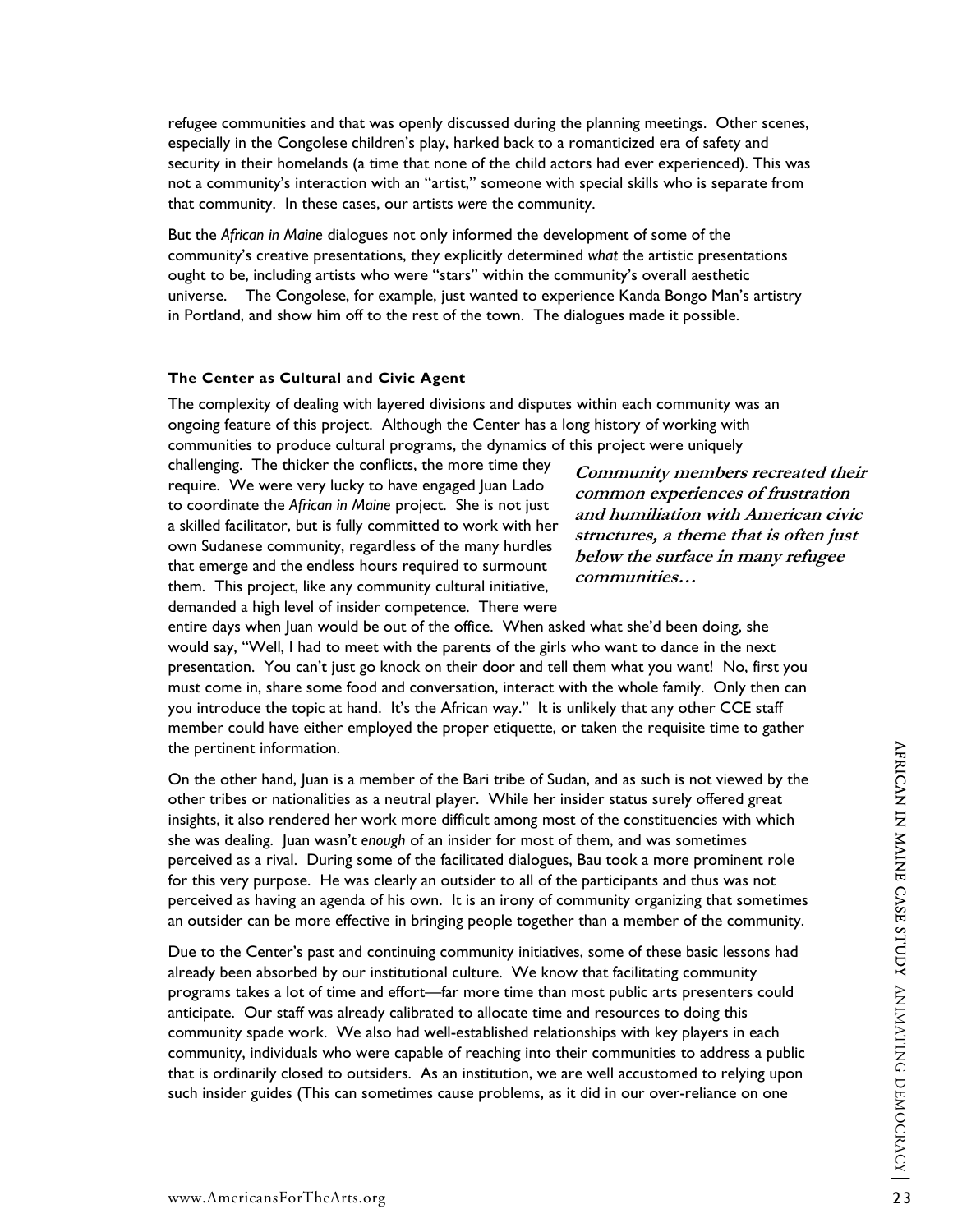Somali leader). We also came into the program with plenty of experience marketing events to ethnically specific communities, a process that is heavily dependent on word-of-mouth driven by Malcolm Gladwell's "connectors."

The Center was attempting to build programs in collaboration with a group of people who lead extraordinarily complex lives. Many refugees work two or more jobs and still struggle financially. Attending an apparently endless series of planning meetings is not the highest priority, even for the most dedicated. One of the results of this social push/pull is a frustrating lack of consistency. Sometimes we would hold a meeting, and only one or two participants would have been present at the previous session. As a result, the same material had to be covered again and again. It is difficult to move a dialogue very far forward under these circumstances. But, this too, is simply a part of the territory. While all of these issues were enormous in the Center's relationship with the three African ethnicities, they did not derail the project because contending with such issues is an assumed part of the Center's facilitative function. We didn't have to reshape our institution to do this work—as many arts-focused

**We didn't have to reshape our institution to do this work—as many arts-focused organizations might. Doing this work has already shaped our institution.** 

organizations might. Doing this work has already shaped our institution.

Our audiences, in turn, have been shaped by the kind of programming that has characterized the Center for many years. A large percentage of the Center's programs are focused on cultures, artistic genres, and performers who are unlikely to be well-known by more than a small community. As a result, educating our audiences about what they are

about to experience is an important part of many initiatives. In general, our programs are interpretation-thick, offering several avenues for individuals to expand their insight into the artistic product that is on stage. We rely on the standard array of interpretive strategies: printed programs or interpretive essays, interviews with the artists on our weekly radio program or on statewide radio/TV broadcasts, cultivation of writers and the constant funneling of information to the press and media, interpretive remarks from the stage, and a variety of meet-the-artist functions. Some programs go well beyond these, offering comprehensive participatory experiences for community members.

process more tunity than we had not the past, our patrons are generally accussome and very<br>enceptive to a range of interactive strategies. The dialogues that we conducted in conjunction<br>with our events were more engaging So, although Animating Democracy inspired the Center to engage our audiences in a dialogic process more fully than we had in the past, our patrons are generally accustomed and very receptive to a range of interactive strategies. The dialogues that we conducted in conjunction with our events were more engaging and informative than most audience-artist discussions. Perhaps this hinged on the fact that most of the artists, like the audience, were locals. Some of the techniques that we absorbed from our work with Animating Democracy, especially at the Learning Exchanges, informed how we approached dialogue, and are likely to become regular features in many of the Center's programs, particularly those that have a powerful local component. Talking about the stresses of life is somewhat more immediate when addressing one's neighbor than when asking questions of a visiting celebrity artist. **Culture was the rationale for** 

**meeting, but it is impossible to discuss culture without asking vital questions about community identity.** 

#### **Civic Engagement**

*African in Maine* took place during the early years of

African refugee settlement in our state. The African communities continue their struggle to find a place for themselves in Maine, a process that can be measured only over many years or decades. Mainers continue to struggle with the sudden appearance of thousands of Africans, as the events in Lewiston dramatized. *African in Maine* reflected these larger struggles; it may also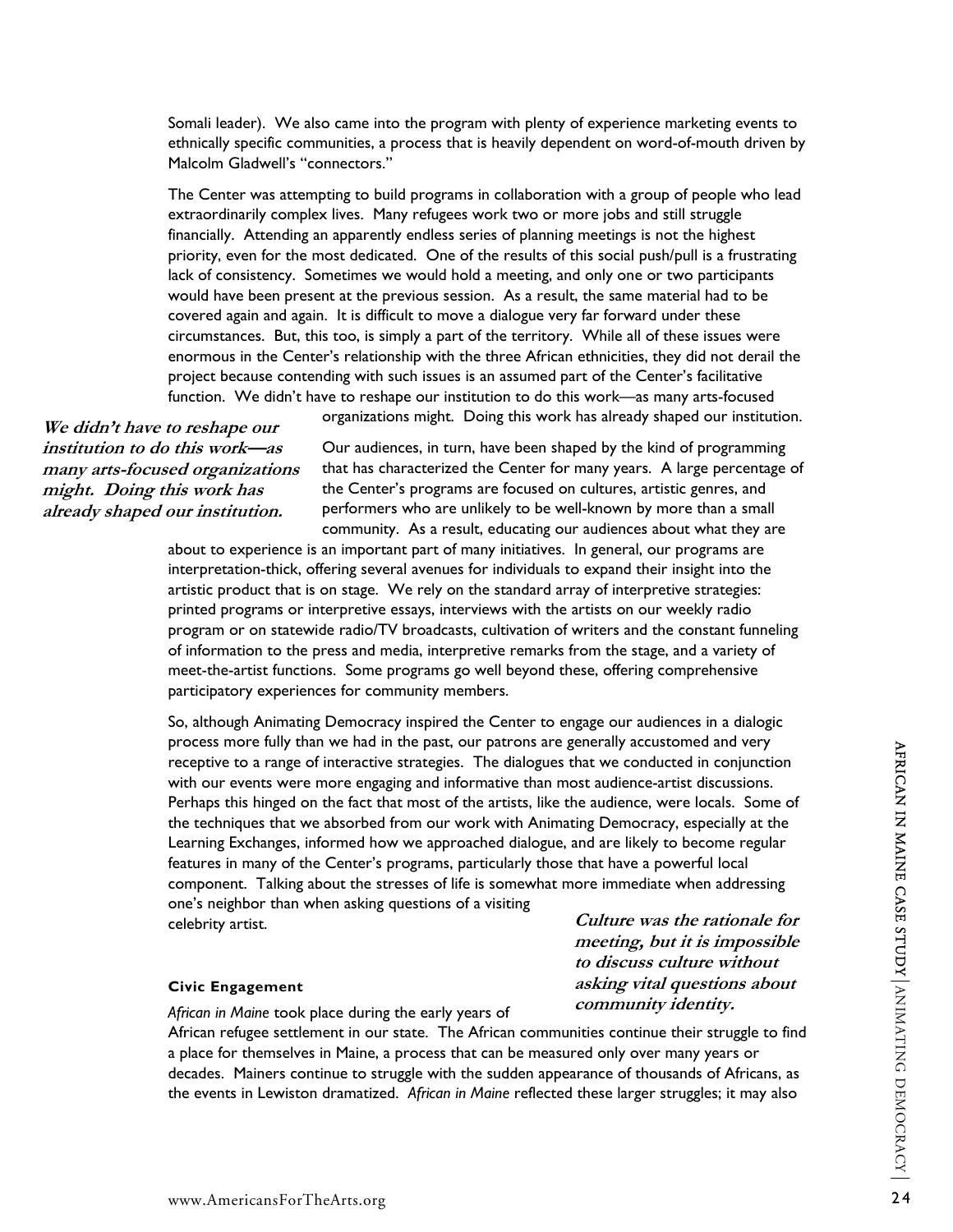have played a role in shaping positive civic outcomes. It is extremely difficult, however, to quantify the overall importance of that role.

We know that the cultural opportunities offered by the grants from Animating Democracy and the NEA were important catalysts in bringing all three communities together. Culture was the rationale for meeting, but it is impossible to discuss culture without asking vital questions about community identity. What qualifies as "culture"? Whose culture should be supported? How should competing claimants be evaluated? What is the community that is to be represented? And who speaks on its behalf? Substantially more dialogue was devoted to these questions than was focused on art or art-making. Indeed, finding some consensus on the identity issues was an a priori condition for even beginning the discussion about artistic specifics. Only after the communities got clear about who they were and how they wanted to be perceived, could they take up questions about what kind of art could reflect that clarity.

Would those same discussions about what it means to be "Sudanese" have taken place without the incentive of money for cultural activity? Almost certainly, they would have. Would they have proceeded with the same sense of urgency and, finally, accomplishment without the celebratory prospects that *African in Maine* held out? Almost certainly, they would not. That is about as positive an impact as can be claimed.

Each community advanced in its own cohesion and understanding of itself over the course of this project. The Congolese formed a community leadership committee that was able to successfully produce several events. The production of those events ultimately revealed dissention among the leadership—an inevitable result of continuing group activity. An unexpected result is that now several dissenting individuals are taking it upon themselves to organize alternative events outside the purview of Bana Ya Congo Kinshasa. If *African in Maine* inspired individuals to begin taking an activist role in their cultures, regardless of the hand of a sponsoring organization, that ranks as a successful outcome.

younger Somalis stepped forward to produce the successful Eid al-Fitr festival, and they became<br>almong religious conservatives), others were explicit in stating that no group of elders (anticularly<br>almong religious conserv The Somali community also gained through its involvement in the project. Even though several of the Somali events experienced substantial difficulties, the lessons learned through those missteps were valuable. The failure of the concert date with Saado forced the Center's staff to look beyond the individual who had been delegated authority by a group of elders. Several younger Somalis stepped forward to produce the successful Eid al-Fitr festival, and they became allies of the Center. While this caused consternation among some of the elders (particularly among religious conservatives), others were explicit in stating that no group of elders can claim to speak on behalf of the Somali community. If young people want to organize events, that is their right and privilege. While it is not universally approved, the assumption of responsibility by some of the younger Somalis is an important result of the project.

The Sudanese community presented the most complex dialogic challenges, and perhaps gained the most through the evolution of the program. The weekly meetings engaged a very wide portion of the local Sudanese population, at least in some portion of the extended dialogue.

One team of leaders was replaced by another, viewed as more responsive to community needs. It was a classic example of participatory grassroots democracy in action, with all of the twists and turns of a dramatic high-stakes contest. The Sudanese Community Organization is now a functioning and recognized voice for the entire community.

**In particular, the media surrounding the Somali Eid event—which was linked in the media's eye to the Lewiston controversies—was significant and played some part in shaping Portlanders' responses to the crisis.**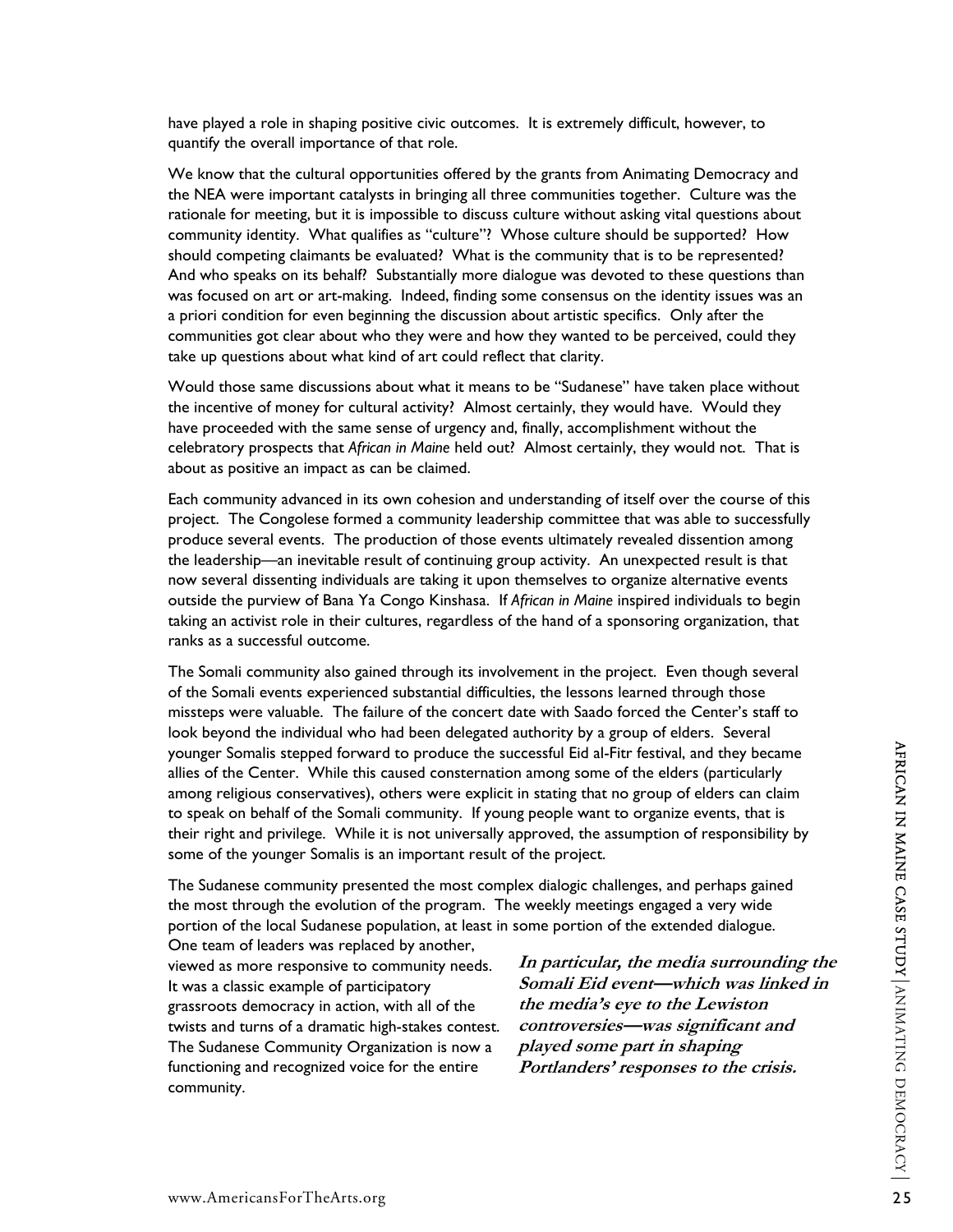All three segments of the program received a large amount of public exposure, with numerous newspaper articles (several nice front-page photo spreads), radio interviews with various artists, and television news coverage of key events. In this, the goal of heightening Mainers' awareness of the presence of African communities, and at least an exposure to some of the diversity within each of those communities, was well met. In particular, the media surrounding the Somali Eid event—which was linked in the media's eye to the Lewiston controversies—was significant and played some part in shaping Portlanders' responses to the crisis.

*African in Maine* was certainly successful in its goal of stimulating dialogue within each community about its cultural legacy, and in enhancing the visibility of these communities in our state. The Center played a relatively minor role in the unfolding of the Lewiston crisis, but that event was an important moment in contemporary Maine political history—the time that the state's human rights organizers recognized the very broad extent of their support, and perhaps their viability as an effective political force (It remains to be seen how well they can capitalize upon this newly apparent strength). The project has also played a role in the emerging awareness among the city's power elites (corporations, bankers, attorneys, high government officials) that racial and ethnic diversity is now a very prominent feature of life in Portland, and that they all must figure out how to deal with it. *African in Maine* is one among many sources that are driving this evolution in our city's identity.

#### **CONCLUSIONS: DIALOGUE, ART, COMMUNITIES**

What is the balance of dialogue and art? How can a community's voice shape the art? How can (or should) it shape the nature of the dialogue? Is this project primarily about building community? Or is it about making great art? Within the complex context of the three African nationalities, there were no absolute answers to any of these questions. Rather, the entire process had to maintain a very high degree of flexibility. The dynamics of interaction could shift our programmatic focus very rapidly; very few events came together in an entirely predictable manner. Often, from week to week, or even in the midst of a performance from moment to

**Some, perhaps most, of the actual communication that eventually brought people together took place offsite, in personal conversations, rather than in the forum that the Center created.** 

moment, the Center's staff was uncertain about what to expect, or what might happen next. The need to maintain this flexibility is among the important lessons of this work.

While we find Animating Democracy's Western-based dialogic approaches to be important tools, the dynamic between individuals within each community often pushed our attempts to create an environment of inclusive dialogue aside. In good facilitative style,

www.AmericansForTheArts.org <sup>26</sup>AFRICAN IN MAINE CASE STUDY ANIMATING DEMOCRACY we would generate a list of ground rules at the outset, but in practice preexisting interpersonal dynamics overrode such efforts. This problem was enormously exacerbated by the language barriers that prevented facilitators and some participants from even basic understanding of what was being said. Our attempts to generate open dialogue were also challenged by individuals and sometimes organized groups who resisted participation, usually by simply failing to attend meetings, but on a couple of occasions by showing up and pointedly refusing to enter the discussion. Of course, outside of our meetings, they were very vocal about their feelings. Some, perhaps most, of the actual communication that eventually brought people together took place offsite, in personal conversations, rather than in the forum that the Center created. It made us wonder about the useful limits of an accepted definition of dialogue, which assumes a willingness to participate by all parties that is not always a given.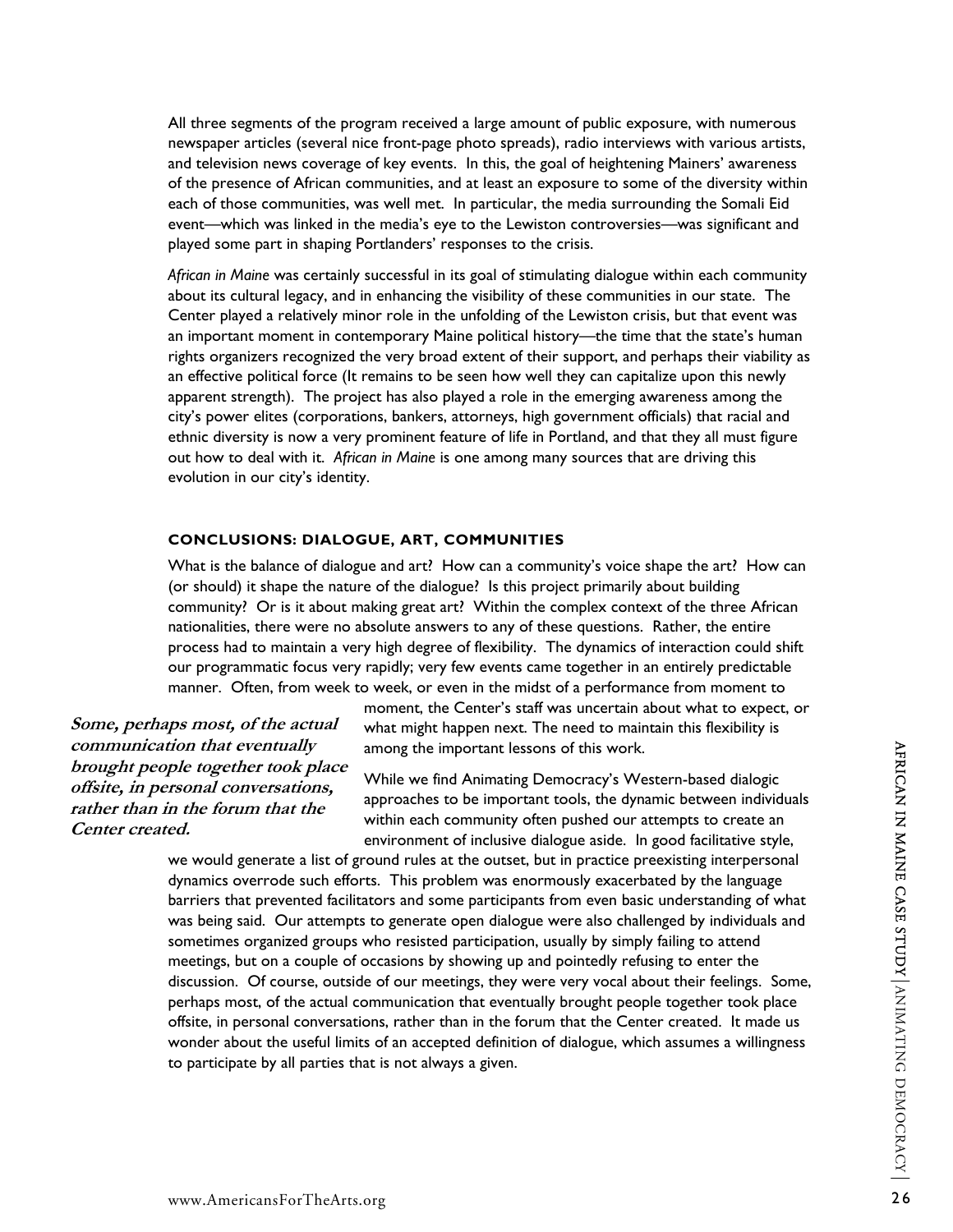The art—the public products of all this dialogue—was reflective of the communities that programmed it. American arts professionals often decry the lack of "professionalism" and "quality" in community-based art. However, communities themselves rarely make such distinctions. *African in Maine* offered moments of extreme artistic virtuosity, such as the performances by Papa Wemba or Kanda Bongo Man. It included events that held special significance for the insider communities, such as the performances by Emanuel Kembe and Shego Band. But it also included many events that were amateur attempts by local community members to represent themselves

From the perspective of the participants and their communities, this is irrelevant. Indeed, the events that featured community members acting, singing, and dancing onstage had an emotional resonance with their audiences that exceeded the response to the stars. This does not imply that community members lack insight into aesthetic nuance; they know very well what constitutes quality within their own cultural sphere, and they want that, too. It does state that issues of quality are often secondary considerations in the value of cultural events to insiders. Who is onstage can be far more important than what is onstage. The imposition of outsiders' views of what constitutes "quality," puts a frame around ethnic performance that is foreign to the experience of most community members. This particular, often-voiced preoccupation with

"quality" within the American public arts community (especially among funders), is a red herring, itself a reflection of the elitism that still prevails in too much public cultural work.

#### **The imposition of outsiders' views of what constitutes "quality," puts a frame around ethnic performance that is foreign to the experience of most community members.**

#### Finally, an irony of the whole *African in Maine*

project is its frustratingly brief duration. Grants are received, used, and exhausted; and then programs collapse until more grants are procured. This is very unfortunate and it may have had negative effects on those who were involved in the project and now feel abandoned. Juan suggests that this is like putting up a roof frame of a hut, and then abandoning the building process so the power of weather weighs on the bare wooden frame, which then rots, resulting in the collapse of the structure. She notes that in each African country there is a department of culture, a government agency that is a part of the system and here to stay. When *African in Maine* came to life, some of the communities viewed the Center as Maine's "department of culture." As long as American foundations continue to offer financial support on a short-term, project basis, they run the risk of alienating the communities that they are striving to serve. Cultural institutions' relationships with community partners must be based in mutual trust. Once lost, such trust is difficult to regain. The Center for Cultural Exchange now has a significant challenge ahead in reforming its community connections in the present, post-grant environment.

culture." As long as American foundations continue to offer financial support on a short-term,<br>
project basis, they run the risk of alienating the communities that they are striving to serve.<br>
Cultural institutions' relati These case studies offer a view of a slice of public programming that spanned two years. The Center's efforts to form active partnerships with African communities began years before the *African in Maine* project was created; they will extend into the future. However, the documentary trail left by this project is instructive. The twists and turns involved in public intervention in the affairs of any community demonstrate the process that is involved. It is a process that can reveal both the value of public art and the limitations of outsider participation, however well-intentioned, in shaping the evolution of communities.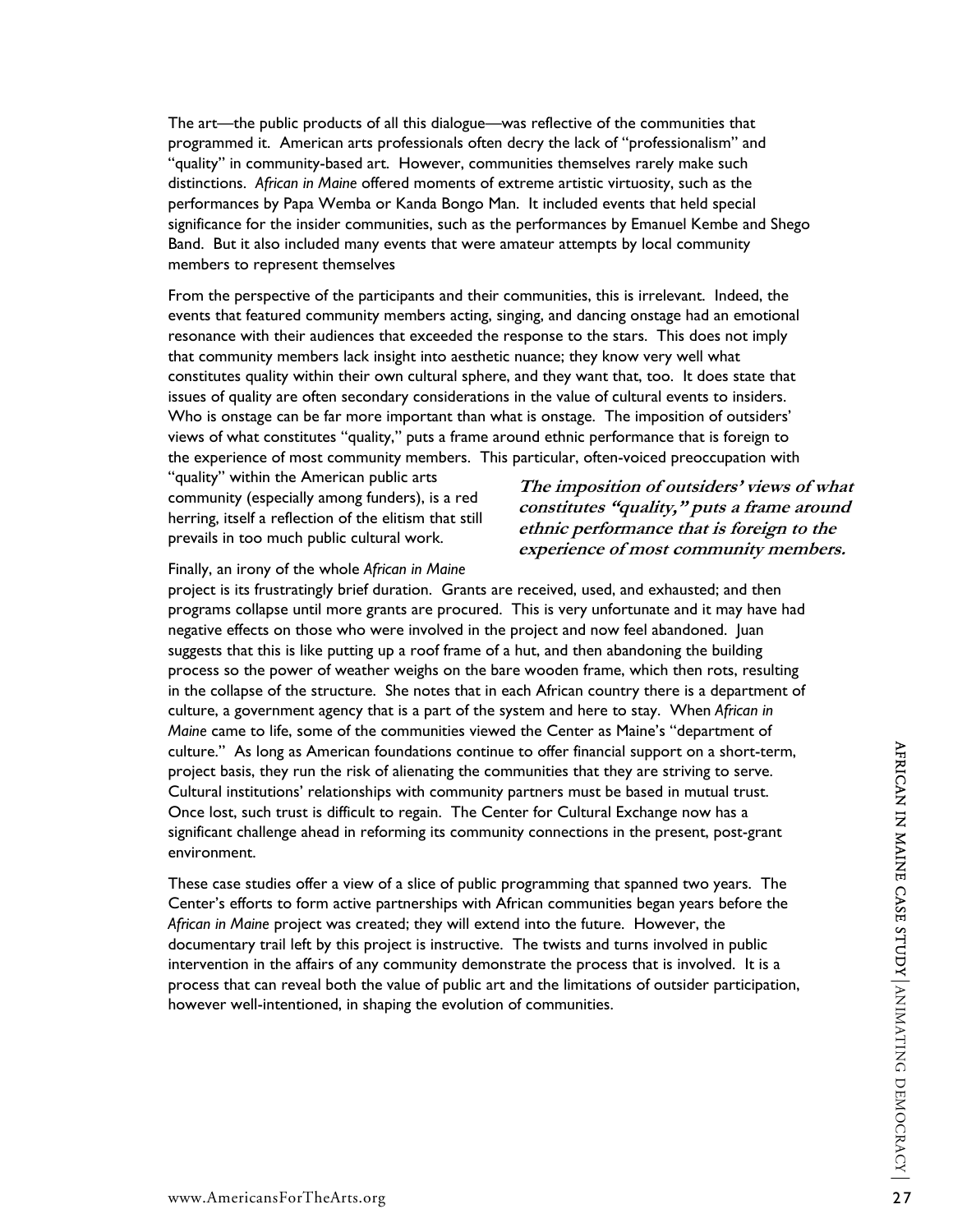#### **REFLECTIONS FROM ANIMATING DEMOCRACY**

#### PATRICIA ROMNEY

Animating Democracy was attracted to *African in Maine* because it embraced such a full range of cultural forms and expressions. Many creative people participated in the project. Tiny children recited their lines and in the process strengthened their connection to their ancestral homelands. Women demonstrated craftsmanship that honored the beauty of their birthplaces. Experts on African history and culture informed audiences beyond the level of their previous knowledge. Well-known popular musicians were brought to Maine for standing-room only performances. The productions of the Congolese, Somali, and Sudanese communities were informative and enjoyable for all participants.

The influx of immigrants and refugees to many communities across the country is certainly not a new phenomenon in U.S. civic life. We are, for the most part, a country made up of immigrants, but we are challenged in the twentieth- and twenty-first centuries by the immigration of groups from areas little known to the United States' traditionally Western European immigrants. Immigrants and refugees from Eastern Europe, Africa, and the Middle East are now located from coast to coast, in Midwest farming communities, border towns, and small and mid-sized cities all over the country, in addition to major cities like New York, Los Angeles, and Miami. They often struggle with traumatic displacement from their homeland and resettlement in a new one, while host communities experience their own struggles understanding, accepting, and supporting these newcomers. What insights does *African in Maine* contribute to field understanding of culturallybased civic dialogue work?

Immigration issues were among the most common issues that cultural organizations identified in their proposed projects to Animating Democracy. Because of the desire and need on the part of cultural organizations to work with immigrant populations, *African in Maine* and CCE's thoughtful analysis of it in the preceding case study provide valuable, nuanced insights into the role of cultural organizations and the challenges and rewards of working with these groups. Animating Democracy would like to underscore three key insights discerned from the project:

The or cutual or ugalitations and use taileneigns and rewards of working wind use properties the condensity and foreseedbe, challenges. The definition, function, and context of dialogue are important to and foreseedble, ch **1.** *Dialogue work with divided immigrant and refugee communities presents particular, and foreseeable, challenges.*The definition, function, and context of dialogue are important to effective arts-based civic dialogue work. Although Animating Democracy did not promote any particular model of dialogue, it was, at least at the outset, based most heavily in western ideals of dialogue and democracy. It is evident that there were complex dynamics within the immigrant and refugee communities that posed real obstacles to achieving the open-ended exchange of perspectives and ideas suggested by this definition of dialogue. In the Somali, Sudanese, and Congolese communities, the historic and destructive impact of colonialism, along with the factors of religious differences and tribal rivalries created a context of mistrust. These intragroup differences were coupled with the challenge of working with a U.S. population having different history and values, and limited linguistic competencies and cultural understanding.

The realities of these cultural differences and conflicts led to specific challenges for dialogue:

• The dialogue needs in *African in Maine* were basic. Rather than focusing on the construction of wise questions or finding the most useful dialogue model, CCE's dialogue work had to focus on the fundamental issues of how to get people to the table,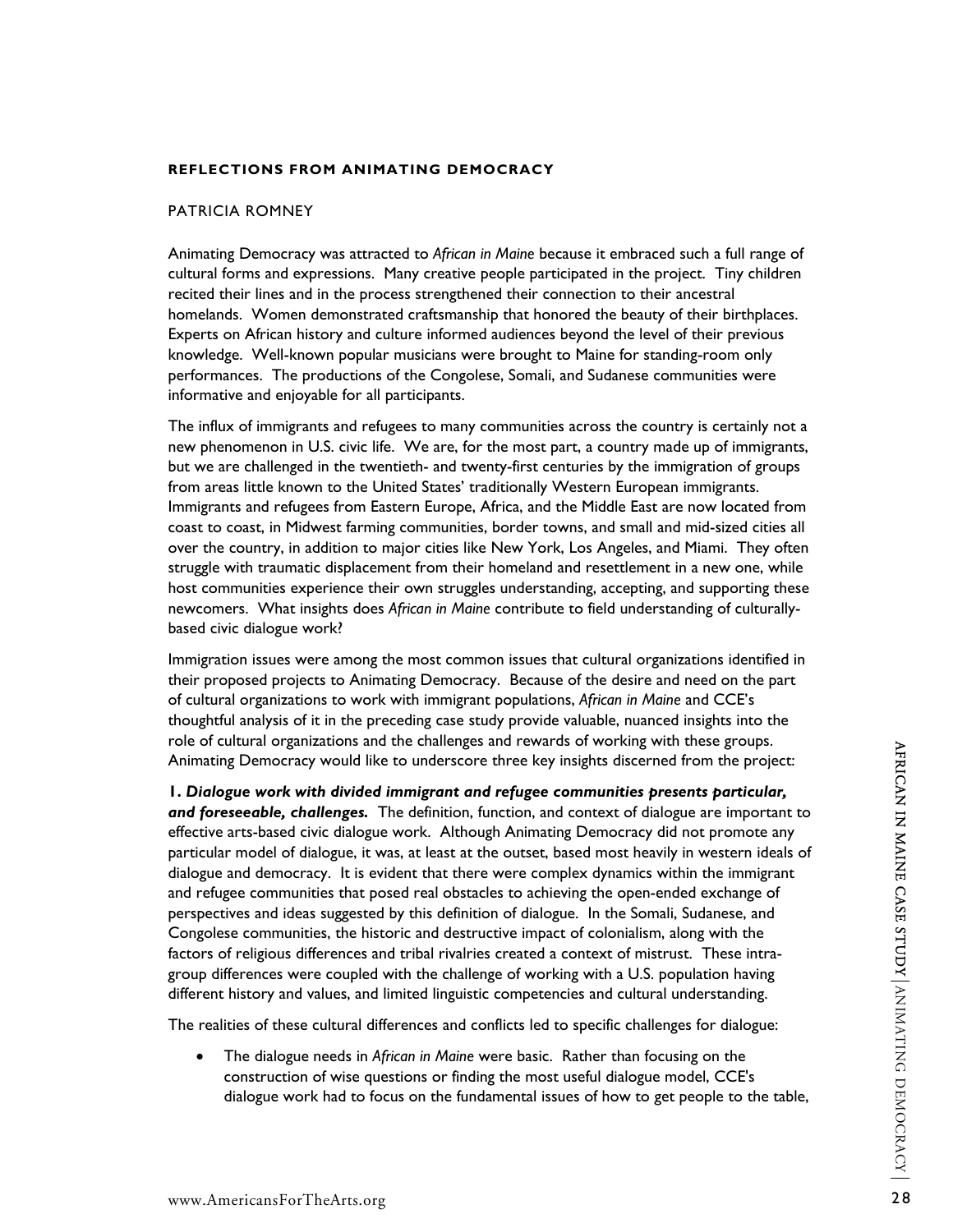how to find a common language to use in the dialogues, and how to keep them in conversation.

- Cultural norms relating to gender, in particular the norm of separate gatherings or separate spaces for men and women, sometimes conflicted with U.S. values of inclusion and the rights of women.
- Intergenerational differences, which exist in all communities around the world, take a different turn when the group moves to a new culture, especially where there is an emphasis on youth and where the youth, because of their quick grasp of the new language, and their developing and malleable cultural identities, may make an easier connection with the new culture than their parents do. As did CCE, cultural organizations need to work with immigrant communities in a way that values young people while not disempowering the adult community or undermining traditional cultural values and expressions.
- Language barriers can not only prevent facilitators and participants from understanding what is being said, but can render completely impossible a deep dialogue between immigrant communities, cultural organizations, and audiences.
- Consistency of participation may be a challenge because of real-life demands on time, generated by the economic struggles of immigrant groups and the lack of extended family resources in their new country.

These difficult dynamics may require cultural organizations to check assumptions and shift expectations that an environment of inclusive dialogue can be achieved. Monolithic perceptions may exist of racial and ethnic groups that do not take into account sub-cultures, conflicts, and sometimes contradictory perspectives within communities. Understanding of intra-group dialogue is challenged when groups that others see as a single entity, define themselves differently; for example, whereas outsiders may see Congolese immigrants, the immigrants, themselves, may see Congolese and Rwandans. In *African in Maine,* intra-group work through cultural grounding—that is, reconnecting to one's cultural identity through cultural expression proved to be an important precursor to either intra-group or inter-group dialogue.

To work with these dynamics, a facilitator from outside the particular African communities, who is perceived to be impartial, can be an advantage. Yet, at this time, there is a dearth of facilitators who are culturally competent to do this work. Project leaders need to be prepared for exchange to happen in ways that differ from their preconceived notions of how dialogue should proceed. Steps backward may at times occur before steps forward can be taken. Organizers need to adapt their approach by integrating the goals of dialogue efforts into the regular cultural opportunities.

To work with these dynamics, a facilitator from outside the particular African communities, who<br>signerevel to be impartial, can be an advantage.  $Y$  eft, at this time, there is a dearth of<br>facilitators who are culturally **2.** *Cultural work has a civic dimension.*Culture provides a civic forum. An engagement with "culture" offered African immigrants and refugees a platform, a place to engage in civic life. For disenfranchised immigrant groups seeking to stake a claim in the civic life of their new city, state, and country, culture is a way to stay centered in their own ethnicity and people, and at the same time establish identity by which others in the community will know them. Negotiation of cultural representation and priorities—which traditions to exhibit, what popular contemporary forms to "show off," what emergent cultural forms to encourage or discourage—has social and civic value, often bringing forward issues of assimilation, public dress, and public behavior. Culturally-based forums can provide a comfort zone/context for recent immigrants and refugees to the U.S. to voice frustrations, humiliations, and fears related to U.S. systems and culture, a theme that is often below the surface. Cultural activity can advance a community in its own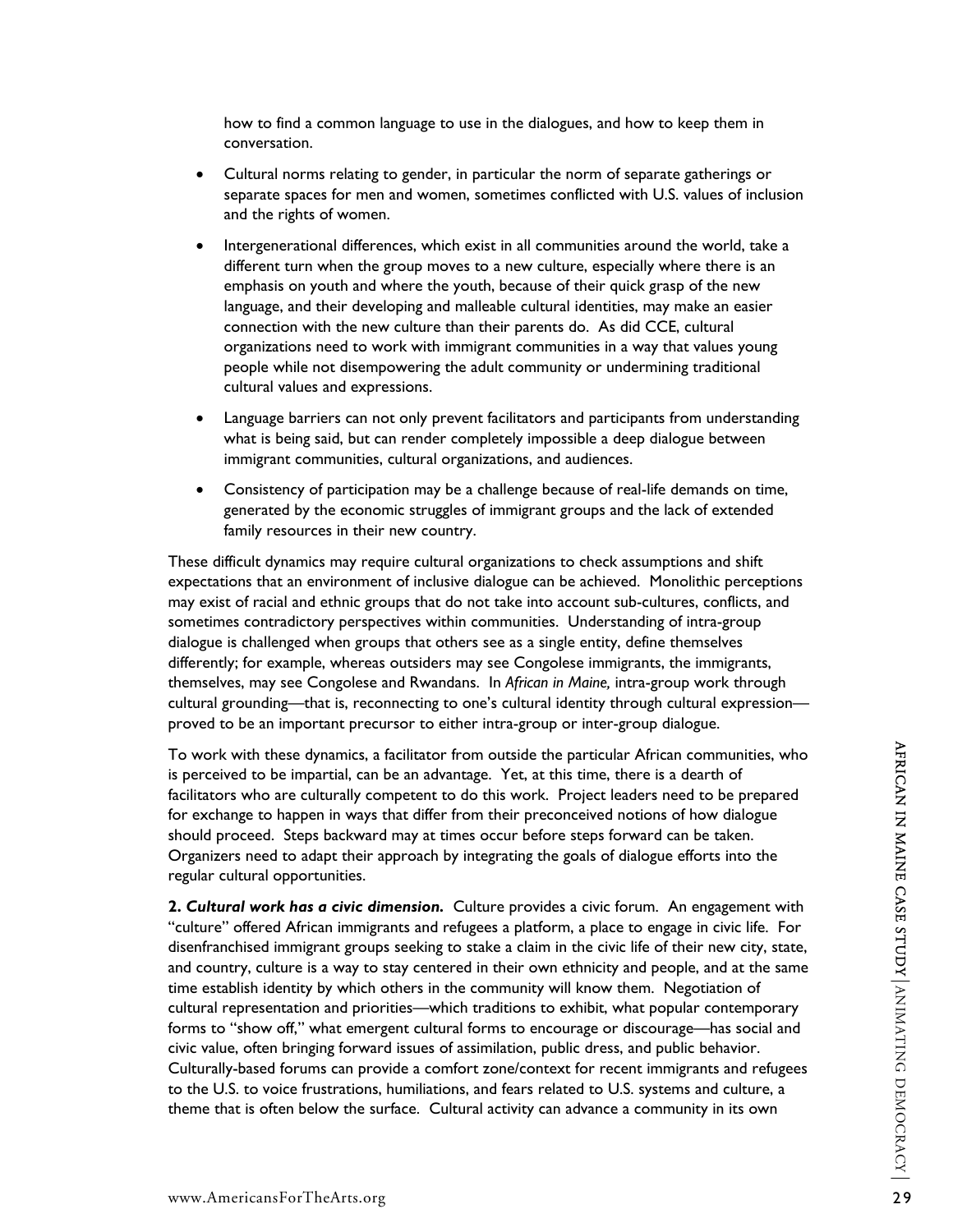understanding of itself and its relation to the broader community. Culturally specific production also contributes to the education and cultural life of the wider community.

Given the linguistic and tribal differences, as well as the historic conflict previously described, it is a wonder that these incredible productions took place. The Center successfully created the opportunity for cultural productions and community-building by facilitating the dialogue and decision-making that was necessary to accomplish these productions. The production of a compact disc of African music resulting from *African in Maine* project will serve to preserve these many national and ethnic traditions for these groups and the wider community, giving them a permanent record in the community's cultural and civic life.

Finally, CCE's efforts emphasize that cultural democracy and equity, that is, recognition of all cultures and providing access to resources that enable immigrants to define, sustain, and perpetuate their own culture, are and should be seen as a *civic* issue, not simply as an arts issue.

3. *The role of cultural organizations in facilitating the engagement of immigrant and refugee populations in the civic life of communities requires long-term commitment.*  What kind of cultural organization is well-suited to do work with immigrant and refugee populations? Cultural organizations, such as CCE, whose mission is deeply grounded in building community through culture, are critical to a community's ecosystem and are well positioned to work in an ongoing way with immigrant/refugee populations.

Yet, these organizations are often challenged because they may be perceived as (and often are actually) "outside" the cultures of the communities served, especially if staffed largely by white individuals. On the other hand, it is an irony of community organizing that sometimes an outsider can be more effective than a member of the specific community in bringing a divided group of people together. Nonetheless, work within immigrant/refugee communities requires a high level of insider leadership and commitment of time, and understanding of etiquette, protocol, language, history, and values. To engage with culturally specific groups, requires an individual who is capable of reaching into those communities to invite them to address a public that is ordinarily closed or suspicious of outsiders. Therefore, it can be of critical importance that there be some representative of the community internal to the organization. In the case of CCE, a Sudanese representative was hired who could provide such knowledge and understanding. She did exceptional work. But even this arrangement had challenges, given that she was perceived as an outsider by other national groups, and by various tribes within her own Sudanese community.

understanding. She did exceptional work. But even this arrangement had challenges, given that<br>Sudanese community.<br>Sudanese community.<br>Funding is another challenge. Project support by nature is limiting and may be detriment Funding is another challenge. Project support by nature is limiting and may be detrimental to the integrated approach and long view taken by organizations such as CCE. There is no doubt that the short-term nature of project support and even other types of funding may impede community development. This effort makes clear for the funding community that long-term investments in organizations via organizational support would enable groups to do their work on *their* terms. It could also help support *permanent* staff with the necessary cultural qualifications and prevent situations, such as CCE experienced, where the Sudanese coordinator of *African in Maine* project could only be brought on for the duration of grant funding.

In closing, the opportunity and desire for shared cultural production enabled each community to engage with one another and work through long-standing differences and disagreements. Certainly conflicts still exist, but many members of the three communities were happy with the outcome and proud of the performances they produced. The experience of accomplishing the desired goal will almost certainly generalize to future efforts and events in each of the communities. National groups came together across tribal differences, and came to know one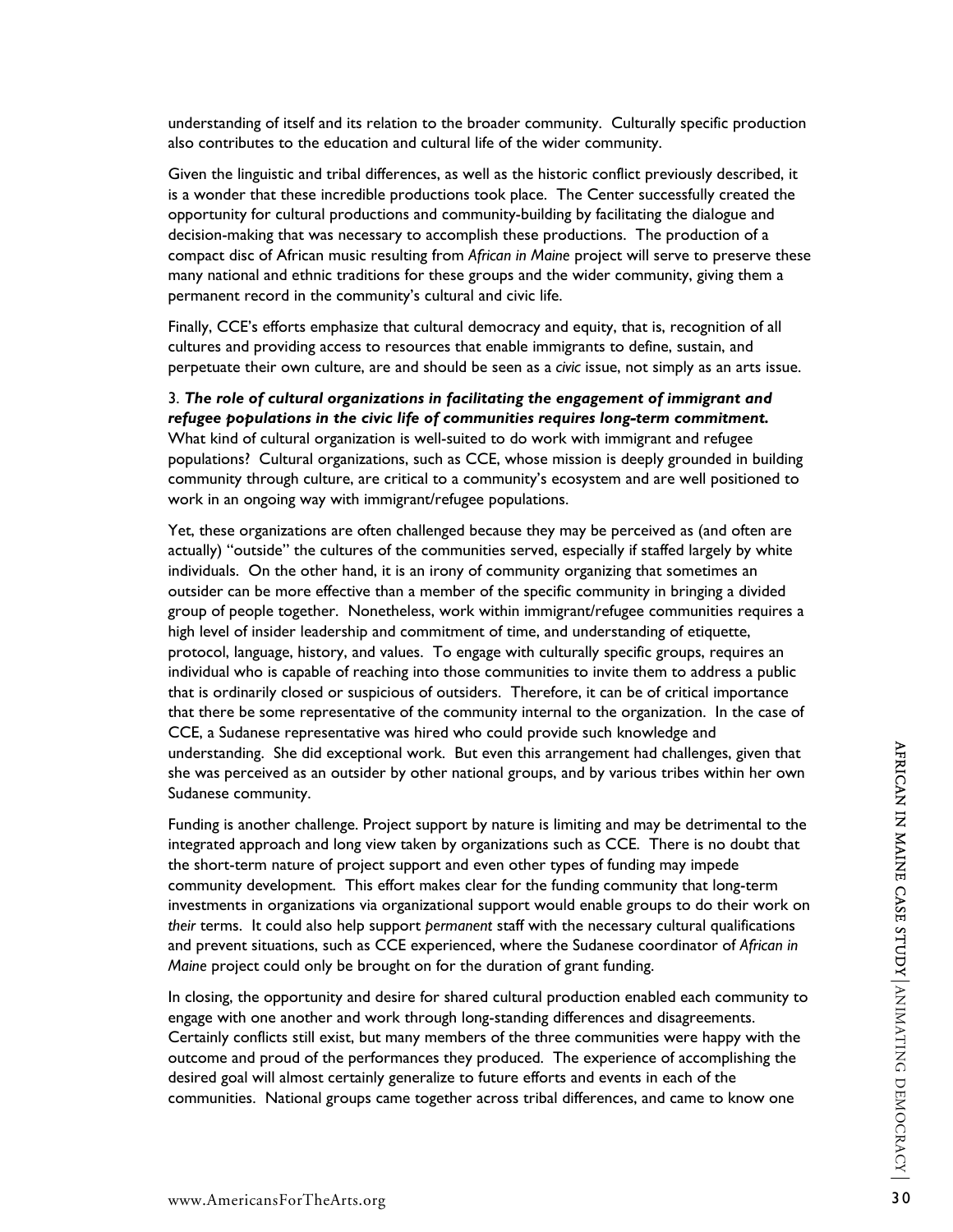another better. They shared a "stage," and broke bread together. This was a huge accomplishment and demonstrates the opportunity that cultural production and dialogue offer to bridge intragroup tensions, while preserving identity and educating the broader community.

\*\*\*\*\*

**James Bau Graves** is codirector of the Center for Cultural Exchange. His work focuses on exploration of the personal, political, aesthetic, and ethical issues embedded in the concept and practice of public culture. At the Center, he has facilitated the creation of an extended series of programs, in close collaboration with community groups and artists, which address grassroots cultural aspirations, questions of identity, and social/financial power relations. Beginning his professional life as a musician, he quickly fell into a second career in arts presentation. As a multi-instrumentalist and composer, Graves has recorded and performed with several jazz and ethnic-music ensembles and has created collaborative works with dancer/director Ann Carlson. Since 1976 he has directed a wide variety of concert series; large and small festivals; and regional, national, and international tours. Beginning in 1982, Graves has been the professional partner of Phyllis O'Neill with whom he directed the Maine Festival until 1988, and founded the New Year's/Portland festival in 1984. Since 1987, they have directed Portland Performing Arts' concert series and, in 1999, created the Center for Cultural Exchange. In 1994, Graves participated in the USIA's pilot international arts presenters exchange with Greece and Turkey, and, in 1997, he was selected as a fellow of the New England/Greater North of England cultural exchange. He holds a master's degree in ethnomusicology from Tufts University. His first book, *Cultural Democracy*, is being published by the University of Illinois Press in November of 2004.

Social Anthropology. In 1979 she was granted a European Development Fund<br>Scholarship to do a graduate study program at the University of Wales (University<br>College of Swansea's Center for Development Studies) and acquired **Margaret Juan Lado** was born in the town of Juba in Southern Sudan. She went to Catholic elementary and high schools first in Sudan and then in Uganda during the first Civil War in Sudan (1955-1972). She was the second woman admitted to the University of Khartoum, Faculty of Economic and Political Studies, and graduated with a B. Sc. in Social Anthropology. In 1979 she was granted a European Development Fund Scholarship to do a graduate study program at the University of Wales (University College of Swansea's Center for Development Studies) and acquired a master's degree in social policy and administration. After graduation, she worked for the government of Sudan and was appointed director of the Social Welfare Department in 1986. She was responsible for the planning and management of socioeconomic programs for disadvantaged groups. When the second civil war in Sudan escalated, she was forced to leave the country in 1992. She lived in Egypt as a refugee until 1996 when she benefited from a resettlement program to the U.S. While a refugee in Egypt, she helped to develop socioeconomic programs for Sudanese refugees, which earned her a temporary consultancy position with Ford Foundation. She moved to Portland, Maine in 1999 and worked with the Portland Public Schools as a language facilitator before joining the Center for Cultural Exchange in 2000 as Community and Educational Coordinator. She is a widow with four children, two of whom attend high schools in Portland; the other two are medical officers working among displaced Sudanese in the war-ravaged part of the Sudan.